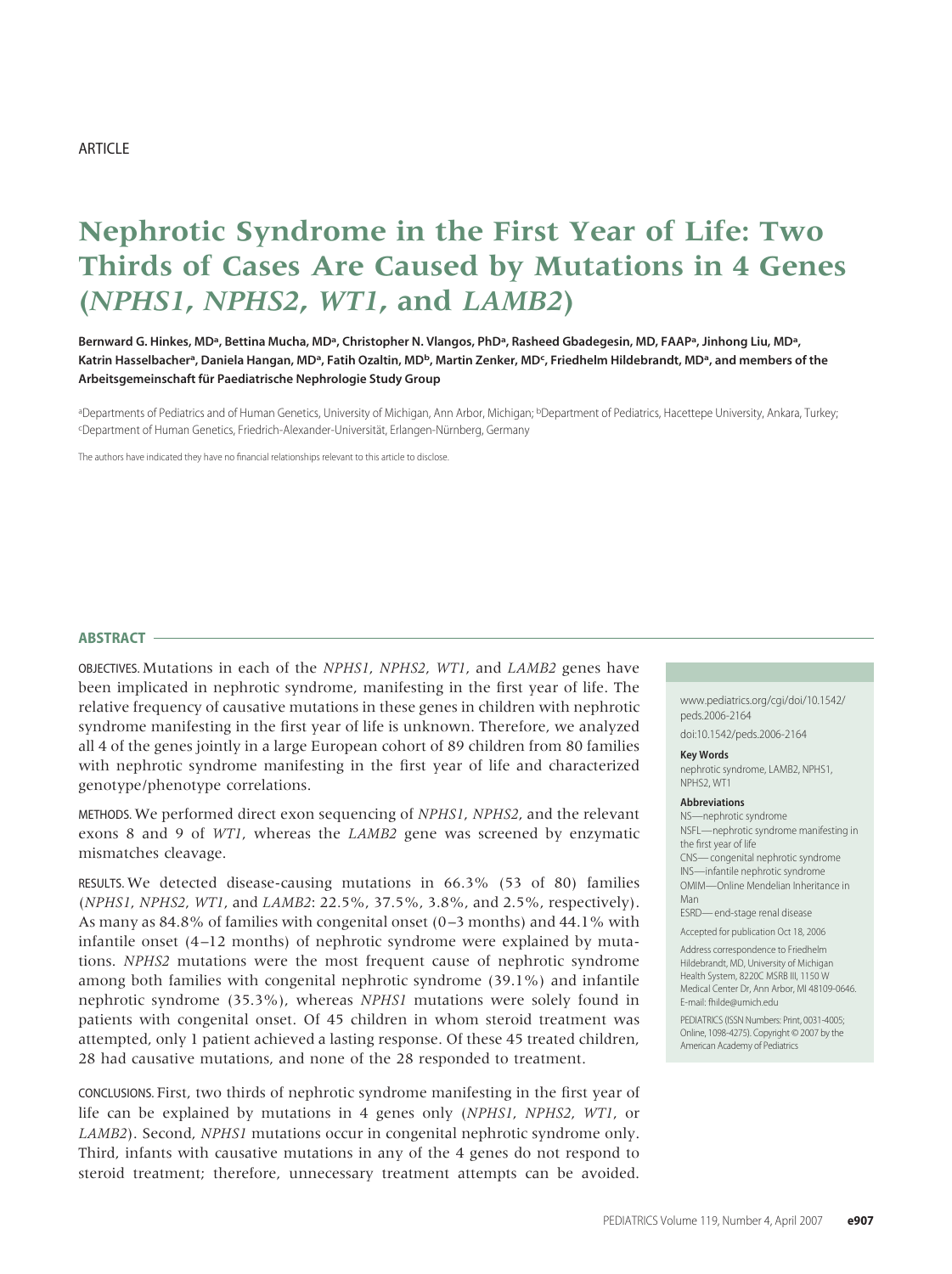Fourth, there are most likely additional unknown genes mutated in early-onset nephrotic syndrome.

TEPHROTIC SYNDROME (NS), the association of gross proteinuria, hypoalbuminaemia, edema, and hyperlipidemia, is often a life-threatening condition when manifesting as NS in the first year of life (NSFL). Whereas standardized treatment protocols are widely used for older children, $1,2$  in whom a response rate to steroid treatment of  $\leq 80\%$  can be observed, clinical decision-making in children with NSFL remains challenging. Descriptively, NSFL has been classified as congenital NS (CNS), manifesting in utero or during the first 3 months of life, or infantile NS (INS), with onset between 4 months and 1 year of age.

Over the last few years, inherited impairments of the glomerular filtration barrier have been identified as important causes of NS. The glomerular filtration barrier separates the bloodstream from the urinary space and consists of 3 layers, fenestrated endothelium, glomerular basement membrane, and podocyte foot processes. The interdigitating podocyte foot processes are connected by the slit-diaphragm. The protein nephrin, encoded by the *NPHS1* gene, represents a major component of this slitdiaphragm and connects foot processes in a zipper-like fashion.3 Mutations of *NPHS1* were identified by Kestila et al<sup>4</sup> as the cause of CNS of the Finnish type (Online Mendelian Inheritance in Man [OMIM] No. 256300). They result in a disruption of the glomerular filtration barrier and consecutive massive protein loss. Detailed studies on *NPHS1* were undertaken, and 2 mutations Fin<sub>major</sub> (L41fsX90) and Fin<sub>minor</sub> (R1109X) were identified as the predominant cause of CNS in the Finnish population.4 Mutations in the *NPHS2* gene, encoding podocin, were then identified by Boute et al<sup>5</sup> as a cause of autosomal recessive steroid-resistant NS (OMIM No. 600995) among older children. Podocin represents an essential component of the slit-diaphragm and a close interactor of nephrin. Intracellular retainment of podocin mutants<sup>6</sup> and consecutively altered trafficking of nephrin have been demonstrated.7 Mutations of podocin also result in a dysfunction of the glomerular filtration barrier. The preceding studies demonstrated that children with *NPHS2* mutations may manifest as NSFL,<sup>8-11</sup> but no systematic evaluation focusing on *NPHS2* in infants has been undertaken. Furthermore, we recently reported dominant de novo mutations in exons 8 and 9 of the *WT1* gene (encoding the transcription factor Wilms tumor suppressor gene 1) as a cause of isolated steroid-resistant NS in infants and children.12 Transcriptional activation of *NPHS1* and upregulation of *NPHS1* mRNA by *WT1* have been shown.13,14 These findings explain why mutations in *WT1* result in NS. In addition, *WT1* mutations have been detected in patients with Wilms tumor (OMIM No. 194070), $15,16$  Denys-Drash syndrome (OMIM No. 194080),<sup>17</sup> and Frasier syndrome (OMIM No. 136680).<sup>18</sup> Finally, lami- $\min-\beta$  as a component of the glomerular basement membrane is crucial for podocyte foot process architecture and stability but is also found in other organs, such as the eye.19 Missense mutations of the *LAMB2* present with a spectrum of symptoms reaching from isolated early onset NS<sup>20</sup> to intermediate phenotypes, whereas patients with truncating *LAMB2* mutations present with the full syndromic phenotype of Pierson syndrome with NS, diffuse mesangial sclerosis, distinct eye anomalies, and mental retardation (OMIM No. 609049).19

Mutations in the genes *TRPC6*,21 *ACTN4*,22 and *CD2AP*<sup>23</sup> cause adult-onset NS. They follow a dominant pattern of inheritance and lead to focal segmental glomerulosclerosis. Because they have not been reported in children with NSFL, they were not included in this study.

Mutations in *NPHS1*, *NPHS2*, *WT1*, or *LAMB2* in NSFL have been described in small patient cohorts only. These studies mainly focused on 1 of these genes respectively. No reliable data on the relative frequencies of mutations in these genes among children with NSFL are available. We, therefore, examined within a large cohort of 975 children with NS ascertained over 10 years, the subgroup of 89 European infants with NSFL for mutations in *NPHS1*, *NPHS2*, *WT1*, and *LAMB2*. Here we demonstrate that, in two thirds of children with NSFL, a genetic cause can be identified in 1 of these 4 genes and that children with these mutations do not respond to steroid treatment.

## **PATIENTS AND METHODS**

## **Patient and Data Recruitment**

In this worldwide study, DNA samples and clinical data from 975 children with NS have been ascertained between 1996 and 2005 (www.renalgenes.org/nephrotic\_ syndrome.html). Patient recruitment after informed consent has been described by Ruf et al.<sup>8</sup> The focus of this study was on a subgroup of children manifesting with NSFL. Patients were enrolled by pediatric nephrologists from specialized centers only. Diagnosis of NS and, where applicable, response to steroid treatment were classified according to published criteria.<sup>1</sup> Evaluation of clinical characteristics was based on a standard questionnaire described previously (www.renalgenes. org/nephrotic\_syndrome.html).24 Parameters characterized in this analysis were: age of onset, ethnic origin, histology findings on kidney biopsies or nephrectomy, response to standard steroid treatment, and clinical course from first presentation to last clinical examination.

Between 1996 and 2005, 107 children suffering from either sporadic or familial NSFL were enrolled in the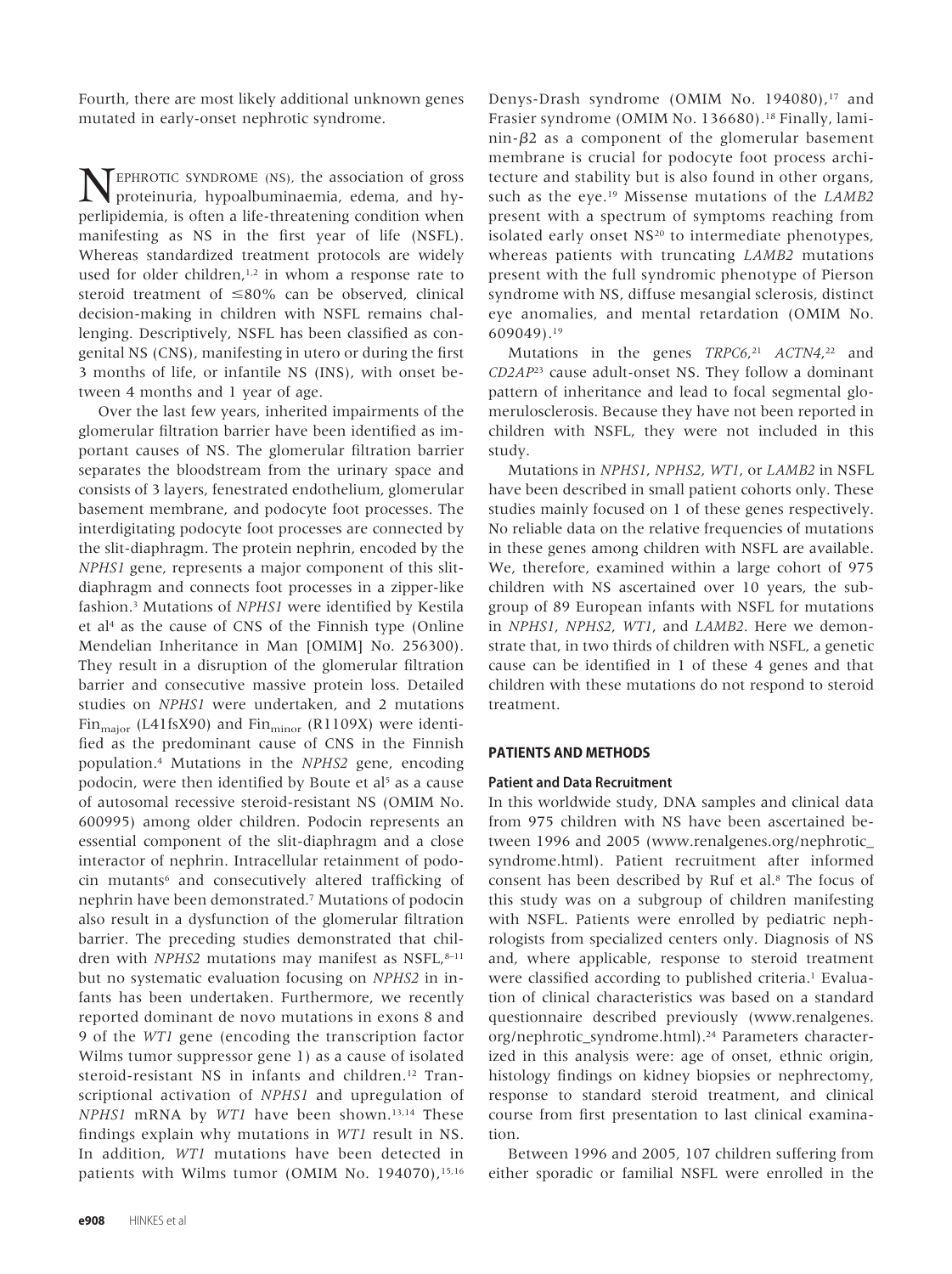study. To better define our group by ethnic origin, we excluded 18 non-European children from Asia and North America. The remaining 89 patients were of non-Scandinavian European descent, including 25 patients of Turkish descent. The 89 European patients studied were from 80 different families and included 71 families with 1 affected child and 9 families with 2 affected children with NSFL (Table 1). Parental consanguinity was documented for 4 sibling pairs and 15 children with sporadic NSFL. Fifty-four children from 46 families were classified as having CNS with first documented presentation in utero or within 90 days from birth (13 patients of Turkish descent). Thirty-five children from 34 families were classified as having INS with first documented presentation between 91 and 365 days (12 patients of Turkish descent). Partial data on 31 patients from 25 families have been published previously.8,9,12,20 In this work, we will refer to the number of patients studied when assessing clinical data and to the number of families studied when assessing genetic data, because affected siblings may follow a different clinical course but should bear the same mutations.

# **Mutation Analysis by Direct Sequencing for NPHS1, NPHS2, and WT1**

Genomic DNA was directly isolated from blood samples using the Puregene DNA purification kit (Gentra, Minneapolis, MN) following the manufacturer's guidelines. Mutation analysis was performed by direct sequencing of all 29 exons of *NPHS1*, all 8 exons of *NPHS2*, and exons 8 and 9 of *WT1*. *WT1* analysis was limited to exons 8 and 9, because mutations of this gene accounting for isolated NS have only been reported in these 2 exons.<sup>12</sup> All of the exons were amplified by PCR and sequenced as described previously.25 For sequence analysis, the software SEQUENCHER (Gene Codes, Ann Arbor, MI) was used. For all of the detected mutations and new sequence variants, sequencing of both strands was performed. Segregation of these changes was confirmed by direct sequencing of parental DNA samples where available. The absence of previously unreported mutations was shown in 160 control chromosomes from healthy individuals of matched ethnic origin.

# **CEL I Nuclease Assay for LAMB2 Screening**

To screen all 32 exons of the *LAMB2* gene in 89 patients, the CEL I nuclease assay was used.<sup>26</sup> This assay has a sensitivity of  $>92\%$  in our hands (E. Otto, PhD, verbal communication, 2006). CEL I nuclease was extracted from celery plants as previously described by Till et al.26 To detect homozygous mutations in addition to heterozygous ones, DNA strands of affected and healthy control individuals were mixed after exon PCR. Samples were denatured at 95°C and cooled to allow heteroduplexes to form. After incubation of heteroduplexes with CEL I nuclease for 5 minutes, the enzymatic cleavage at sites of DNA mismatches was terminated by the addition of 0.5 m of EDTA and immediate incubation on ice. When products were run on a 1% agarose gel, the presence of  $\geq$ 2 bands indicated that cleavage had occurred at the site of a mismatch. Such aberrant samples were then chosen for mutation analysis by direct DNA sequencing as described above.

# **RESULTS**

To evaluate the frequency of mutations in *NPHS1*, *NPHS2*, *WT1*, and *LAMB2* in patients with NSFL, we screened 89 affected European children from 80 families by direct sequencing of all exons of *NPHS1*, *NPHS2*, and the relevant exons 8 and 9 of *WT1.* Using an enzymatic CEL I nuclease cleavage assay, all of the exons of *LAMB2* were screened. We then retrospectively analyzed the clinical outcome of these children.

| <b>INDFL</b>                     |                 |                |                |                  |                  |                   |                    |
|----------------------------------|-----------------|----------------|----------------|------------------|------------------|-------------------|--------------------|
| Age of Onset                     | No. of          |                |                | <b>Mutations</b> |                  |                   | No.                |
|                                  | <b>Families</b> | Total,<br>n(%) | NPHS1,<br>n(%) | NPHS2,<br>n(%)   | WT1,<br>$n (\%)$ | LAMB2,<br>$n$ (%) | Mutations,<br>n(%) |
| First year of life (CNS $+$ INS) |                 |                |                |                  |                  |                   |                    |
| All                              | 80              | 53 (66.3)      | 18(22.5)       | 30 (37.5)        | 3(3.8)           | 2(2.5)            | 27(33.7)           |
| <b>CEU</b>                       | 57              | 43 (75.5)      | 12(21.0)       | 27(47.4)         | 3(5.3)           | 1(1.8)            | 14(24.5)           |
| Turkish                          | 23              | 10(43.5)       | 6(26.1)        | 3(13.1)          | 0(0.0)           | 1(4.3)            | 13(56.5)           |
| CNS                              |                 |                |                |                  |                  |                   |                    |
| All                              | 46              | 39 (84.8)      | 18 (39.1)      | 18 (39.1)        | 1(2.2)           | 2(4.4)            | 7(15.2)            |
| CEU                              | 35              | 32 (91.4)      | 12(34.3)       | 18(51.4)         | 1(2.85)          | 1(2.85)           | 3(8.6)             |
| Turkish                          | 11              | 7(63.6)        | 6(54.5)        | 0(0.0)           | 0(0.0)           | 1(9.1)            | 4(36.4)            |
| INS                              |                 |                |                |                  |                  |                   |                    |
| All                              | 34              | 15(44.1)       | 0(0.0)         | 12(35.3)         | 2(5.9)           | 1(2.9)            | 19 (58.9)          |
| CEU                              | 22              | 12(54.5)       | 0(0.0)         | 9(40.9)          | 2(9.0)           | 1(4.5)            | 10(45.5)           |
| Turkish                          | 12              | 3(25.0)        | 0(0.0)         | 3(25.0)          | 0(0.0)           | 0(0.0)            | 9(75.0)            |

TABLE 1 **Frequency of Disease-Causing Mutations in NPHS1, NPHS2, LAMB2, and WT1 in 80 Families With NICEL** 

CEU indicates central European.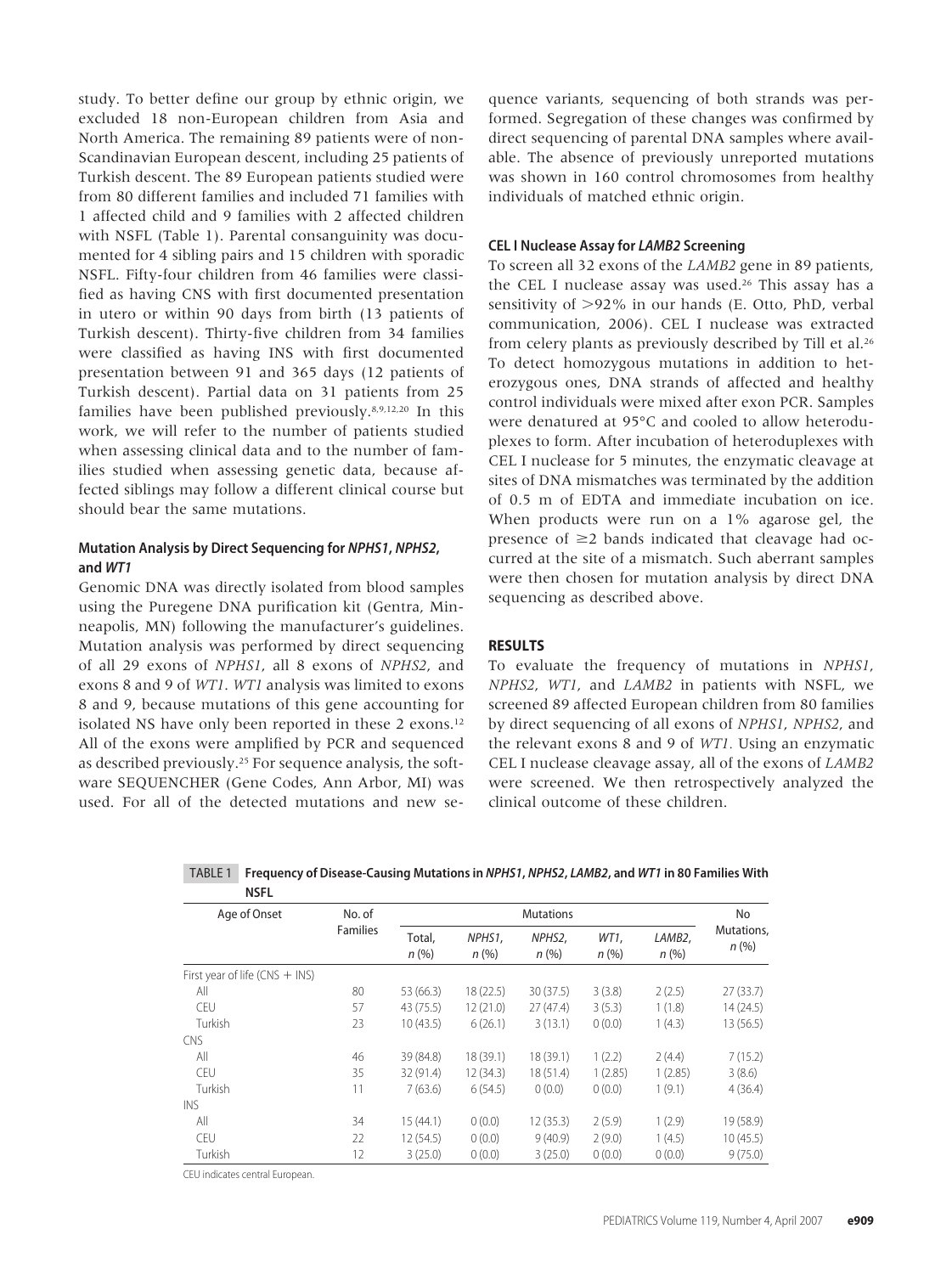## **Frequencies of Mutations**

Frequencies of detected mutations in *NPHS1*, *NPHS2*, *WT1*, or *LAMB2* in 80 European families with NSFL are summarized in Table 1. The correlation of detected mutations with exact age at first clinical presentation for 89 affected individuals is shown in Fig 1.

Mutation analysis of *NPHS1*, *NPHS2*, *WT1*, and *LAMB2* revealed disease-causing mutations in 66.3% of all of the families with NSFL (Table 1), thereby identifying the molecular cause of NSFL in 53 of 80 of all studied families. Disease-causing mutations in *NPHS1* were found in 22.5% (18 of 80) of all of the families. Mutations in *NPHS2* were identified in 37.5% (30 of 80) of all of the families as the most common cause of NSFL and accounted for 56.6% (30 of 53) of all of the causative mutations. Dominant mutations in *WT1* were found in 3.8% (3 of 80), and recessive mutations in *LAMB2* in 2.5% (2 of 80) of families. Among 33.7% (27 of 80) of our families in whom NSFL was not explained by mutations in *NPHS1*, *NPHS2*, *WT1*, or *LAMB2*, 4 children were carriers of a single heterozygous *NPHS1* mutation, which cannot be considered causative in itself. All 9 of the sibling pairs in this study carried mutations in *NPHS1* (3), *NPHS2* (4), or *LAMB2* (2). Seventeen of these 18 children with "familial" NSFL manifested within the first 3 months of life and 1 child at 4 months of age. The mutation rate of families with  $>1$  affected child was, thus, 100% (9 of 9); the rate among families with 1 affected child only was 62% (45 of 71).

The frequencies of mutations in *NPHS1*, *NPHS2*, *WT1*, and *LAMB2* differed between children with congenital and infantile onset (Table 1). In CNS (onset  $0-3$ months), mutations were found in 1 of the 4 genes in 84.8% (39 of 46) of all families. The distribution was *NPHS1*, *NPHS2*, *WT1*, and *LAMB2*: 39.1% (18 of 46), 39.1% (18 of 46), 2.2% (1 of 46), and 4.4% (2 of 46). In 15.2% (7 of 46) of families with CNS in whom the disease could not be explained by mutations in these 4



#### FIGURE 1

Age at diagnosis of NS in correlation to detected pathogenic mutation in NPHS1, NPHS2, WT1, and LAMB2 in 89 children from 80 families with NSFL. A, 89 central European and Turkish children: 60.7% (54 of 89) of individuals manifested within the first 3 months of life (CNS). Of these, 87.0% (47 of 54) carried disease-causing mutations. Note that NPHS1 mutations were detected only in CNS. B, Subgroup of 64 central European children: 64.1% (41 of 64) of the children manifested with CNS, and the majority carried mutations in NPHS2 (22 of 41 [53.7%]). C, Subgroup of 25 Turkish children: 52.0% (13 of 25) of the children manifested with CNS, and none of these children carried mutations in NPHS2. In 52.0% (13 of 25) Turkish children, no mutations in NPHS1, NPHS2, WT1, or LAMB2 were found.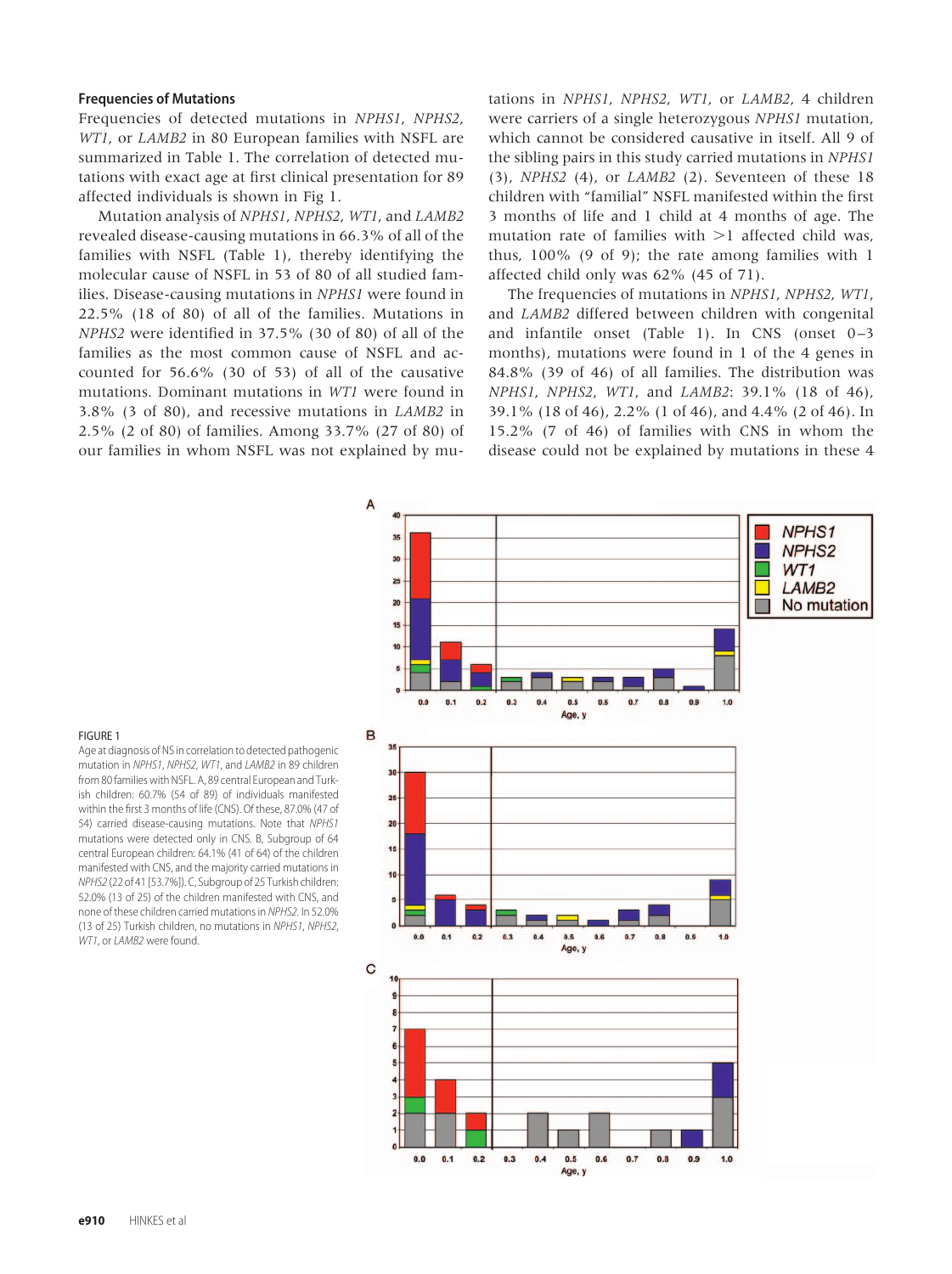genes, we detected only 1 heterozygous *NPHS1* mutation in 3 families. In *NPHS1*, all of the patients with diseasecausing mutations presented as CNS, that is, within the first 3 months of life. Manifestation of children with *NPHS1* mutations was, thus, limited to congenital onset. In INS (onset 4 –12 months), mutations were found in 44.1% (15 of 34) of families. The distribution was *NPHS1*, *NPHS2*, *WT1*, and *LAMB2*: 0.0% (0 of 34), 35.2% (12 of 34), 5.9% (2 of 34), and 2.9% (1 of 34; Table 1). The percentage of patients in whom the disease was explained by mutations in these 4 genes, thus, decreased with increasing age at first presentation. Mutations in *LAMB2* and *WT1* were a rare cause of NSFL between both groups, CNS and INS, and accounted together for NSFL in only 6.3% (5 of 80) of all families.

The frequencies of mutations in *NPHS1*, *NPHS2*, *WT1*, and *LAMB2* were different between children of central European and of Turkish descent (Table 1 and Fig 1). In families of central European descent, mutations were found in 75.5% (43 of 57) of families. The distribution was, respectively, *NPHS1*, *NPHS2*, *WT1*, and *LAMB2*: 21.0% (12 of 57), 47.4% (27 of 57), 5.3% (3 of 57), and 1.8% (1 of 57; Fig 1A). Mutations were found in 43.5% (10 of 23) of families of Turkish descent. The distribution was, respectively, *NPHS1*, *NPHS2*, *WT1*, and *LAMB2*: 26.1% (6 of 23), 13.1% (3 of 23), 0.0% (0 of 23), and 4.3% (1 of 23; Fig 1B). Although in families of central European descent, mutations in *NPHS2* represented the most frequent cause of CNS (18 of 35 [51.4%]), no mutations of this gene were seen in 13 families of Turkish descent with CNS (Fig 1).

# **Spectrum of Mutations**

An exact reference of all of the detected mutations is given in the Appendix.

#### *NPHS1*

A spectrum of 20 different homozygous or compound heterozygous mutations was found in *NPHS1*. One single Fin<sub>major</sub> (F1017) mutation, but no Fin<sub>minor</sub> mutations, were seen. In 3 patients presenting with CNS and a fourth patient presenting at 3.5 months of age, only a single heterozygous *NPHS1* mutation was detected. Four patients with compound heterozygous disease-causing *NPHS1* mutations carried the *NPHS2* sequence variant R229Q, in addition, which is considered a polymorphism.

#### *NPHS2*

A founder mutation R138Q has been described by Boute et al.5 We confirm R138Q as the most frequent mutation as follows. In 30 families (18 with CNS and 12 with INS) with *NPHS2* mutations, the founder mutation R138Q was detected homozygously in 12 families and compound heterozygously in 8 families. In CNS, all of the patients with *NPHS2* mutations carried  $\geq$ 1 loss of function mutation or R138Q, with the exception of patient F876. In INS, all of the patients with *NPHS2* mutations, except for patient F1336, showed either a loss of function mutation or the founder mutation R138Q. The spectrum of detected mutations in *NPHS2* was, therefore, similar for patients with CNS and INS.

#### *WT1*

The 3 mutations detected in *WT1* (R366H [A651], D396N [A794], and R395P [A1021]) were de novo changes of exons 8 or 9 manifesting as a dominant disease in female patients.12,16,27,28

# *LAMB2*

The disease-causing mutations detected in the *LAMB2* gene of families F1012 (R246Q) and F1234 (C231R and L1393F) were missense mutations as further described by Hasselbacher et al.<sup>20</sup>

#### **Genotype Versus Treatment Response**

Steroid treatment was attempted in 50.6% (45 of 89), not given in 30.3% (27 of 89), and not reported in 19.1% (17 of 89) of children. Detailed clinical data of all 89 individuals with NSFL are provided in the Appendix.

Among children with CNS, steroids were administered less frequently (21 of 54 [38.9%]) than among patients with INS (24 of 35 [68.6%]). Only 6 treated children showed an initial response to steroids. Five of these children showed no mutations in the 4 genes, and 1 (F1313) carried a single heterozygous *NPHS1* mutation, P264R, which also does not explain the phenotype. Among the 45 treated children, 5 of 6 initially responsive children relapsed early, whereas 1 child (A90) of Turkish descent achieved a continuous remission through the steroid treatment. This child manifested at 9 months of age, and carried only 1 single *NPHS2* R229Q polymorphism. Therefore, 97.8% (44 of 45) of treated children did not achieve a lasting response under steroids, whereas the only child to respond to steroid treatment did not carry disease-causing mutations. In 62.2% (28 of 45) of treated children, disease-causing mutations were detected; none of these children responded to steroid treatment.

#### **Genotype Versus Onset of End-Stage Renal Disease**

Evaluation of the clinical follow-up was possible for 88.6% (79 of 89) of patients. At last examination, 46.8% (37 of 79) of children had not reached end-stage renal disease (ESRD), 6.3% (5 of 79) were in ESRD and had not received a kidney transplant, 27.8% (22 of 79) had received a kidney transplant and did not experience transplant failure, 7.6% (6 of 79) had suffered from kidney-transplant failure, and 11.4% (9 of 79) were deceased.

Progression to ESRD was more rapid in children with *NPHS1* mutations than in children with *NPHS2* muta-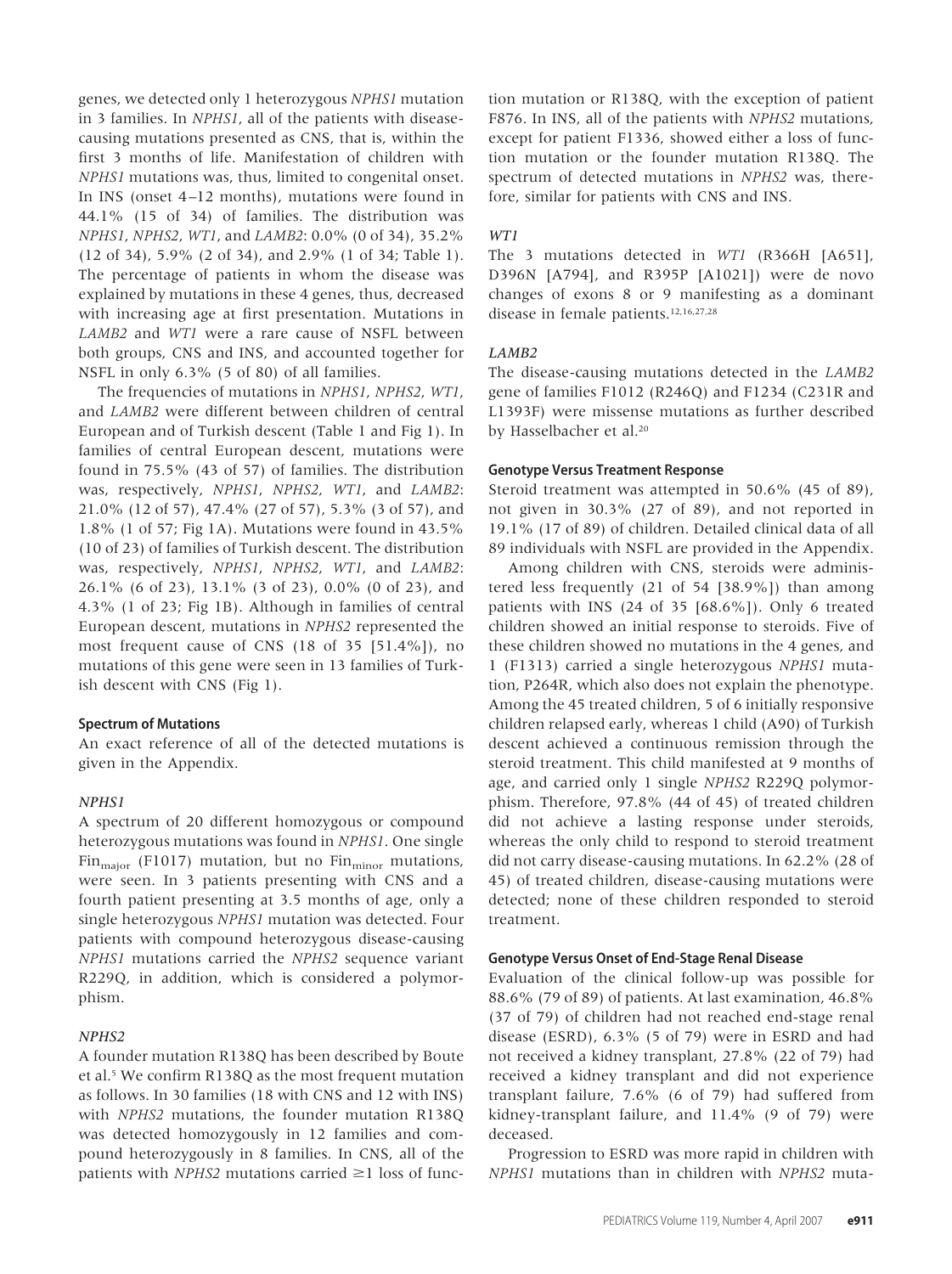tions  $(P = .04)$ . Nine children with *NPHS1* mutations in ESRD had progressed to ESRD within a mean interval of 4.6 years (range: 1.8 –9.3 years) from diagnosis, whereas the equivalent group of 16 children with *NPHS2* mutations had developed ESRD after a mean of 6.6 years (range: 2.8 –10.0 years). Four of the 19 children with *NPHS1* mutations had died of their disease, whereas all 27 children with *NPHS2* mutations were alive. Two of 17 children with *NPHS2* mutations and kidney transplant (F1221 and A674) showed recurrence of focal segmental glomerulosclerosis in the transplant, and 2 had a rejection of their transplant (A126 and F1030). In 1 patient with disease-causing *NPHS1* mutations (F475 II-1), no function was obtained, and in 1 patient with a single *NPHS1* mutation (A693), the transplant was rejected.

# **DISCUSSION**

We present data on 89 children from 80 different families of European descent manifesting with NS in the first year of life. This is the largest cohort of children with this diagnosis published to date who underwent a combined molecular genetic evaluation of *NPHS1* and *NPHS2* and the first to include *WT1* and *LAMB2*.

We found a high rate of mutations clarifying the molecular pathogenesis in 66.3% of all 80 families with NSFL and in 84.8% of all families with CNS by screening the 4 known genes *NPHS1*, *NPHS2*, *WT1*, and *LAMB2* only. These data show that NSFL is, to a large extent, a monogenic disease, in which genetic testing should be considered as an early diagnostic step. These findings have additional clinical relevance, because data on the relative frequency of genetically caused NSFL has been missing, and data on the prevalence of steroid responsiveness among children with NSFL is sparse. The efficacy of steroid treatment in infants with NS is considered to be low.29,30 However, the documented initiation of steroid treatment in more than half of all patients (45 of 89) reported here illustrates that this treatment remains in clinical practice in children with NSFL.

For 45 children in this study who were treated with steroids, an initial response to treatment was reported in 6 children only. Just 1 of these 6 initially responsive children (A90) achieved a remission but did not carry a disease-causing mutation in 1 of the 4 analyzed genes. In 28 (62.2%) of 45 treated children, we found diseasecausing mutations in *NPHS1*, *NPHS2*, *WT1*, or *LAMB2*. None of the children who were treated with steroids and who carried a mutation showed a response. We, therefore, conclude that mutation analysis of *NPHS1*, *NPHS2*, *WT1*, or *LAMB2* is warranted in children with NSFL. If DNA analysis reveals pathogenic mutations, the children should be spared the adverse effects of unwarranted steroid treatment attempts.

Our data show that children with mutations in *NPHS1* always manifest within the first 3 months of life. Only small numbers of cases with *NPHS2* mutations and manifestation during these first 3 months of life have been described.8,10 Our findings now identify *NPHS2* mutations as a frequent cause of CNS among patients of central European descent (51.4%). This finding emphasizes the necessity to include in the mutation analysis of CNS not only *NPHS1* but also *NPHS2.* If no mutations are found in these 2 genes, the screening of *WT1* and *LAMB2* may be indicated, because mutations were found in 3.8% and 2.5% of CNS, respectively.

The relative frequency of mutations in *NPHS1*, *NPHS2*, *WT1*, or *LAMB2* in patients with NSFL should be seen in the context of the patients' ethnic origin. Turkish children in our cohort had a higher percentage of absence of mutations in any of the 4 genes (56.5%) compared with central European children (24.5%). In contrast to central European children, no *NPHS2* mutations were found in Turkish children with CNS. The spectrum of mutations in NSFL has been reported to vary by ethnicity for *NPHS1* and *NPHS2*. Mutations in *NPHS1* show a high incidence in the Finnish population and are almost the exclusive cause of CNS there.4,31 Two truncating mutations, Fin<sub>major</sub> and Fin<sub>minor</sub>, of *NPHS1* are predominantly seen in the Finnish population.4 Outside Finland, however, this Finnish-type CNS is less frequent, and a diversity of different mutations are found in *NPHS1*.32 Both findings are further supported by our data on mutations, so that further studies will be necessary to evaluate the frequency of mutations in these genes in NSFL among children of different ethnic origin.

Our results reveal a specific spectrum of "severe" *NPHS2* mutations resulting in NSFL. Twenty-eight (93.3%) of 30 families with *NPHS2* mutations carried  $\geq$ 1 truncating mutation or the founder mutation R138Q, a finding also supported by data from Weber et al.<sup>10</sup> Published functional data may provide the first answers as to why these specific alleles cause NS with early onset. It was shown that the *NPHS2* variant R138Q, which we frequently detected in our patients, is retained in the endoplasmatic reticulum disrupting the targeting of *NPHS1* to lipid raft microdomains.7,33,34 Based on these experimental findings, Nishibori et al<sup>34</sup> speculated that this altered nephrin positioning resulting from the R138Q mutation in *NPHS2* could resemble CNS of the Finnish type not only pathophysiologically but also clinically.

# **CONCLUSIONS**

Based on our findings, we draw the following conclusions: (1) NSFL is, to a large extent, a monogenic disease, and two thirds of NSFL can be explained by mutations in these 4 genes (*NPHS1*, *NPHS2*, *WT1*, or *LAMB2*) only; (2) children with *NPHS1* mutations manifest as CNS only, whereas mutations in *NPHS2* are an additional frequent cause of CNS among central European children; (3) infants with causative mutations in any of the 4 genes do not respond to steroid treatment, and, therefore, unnec-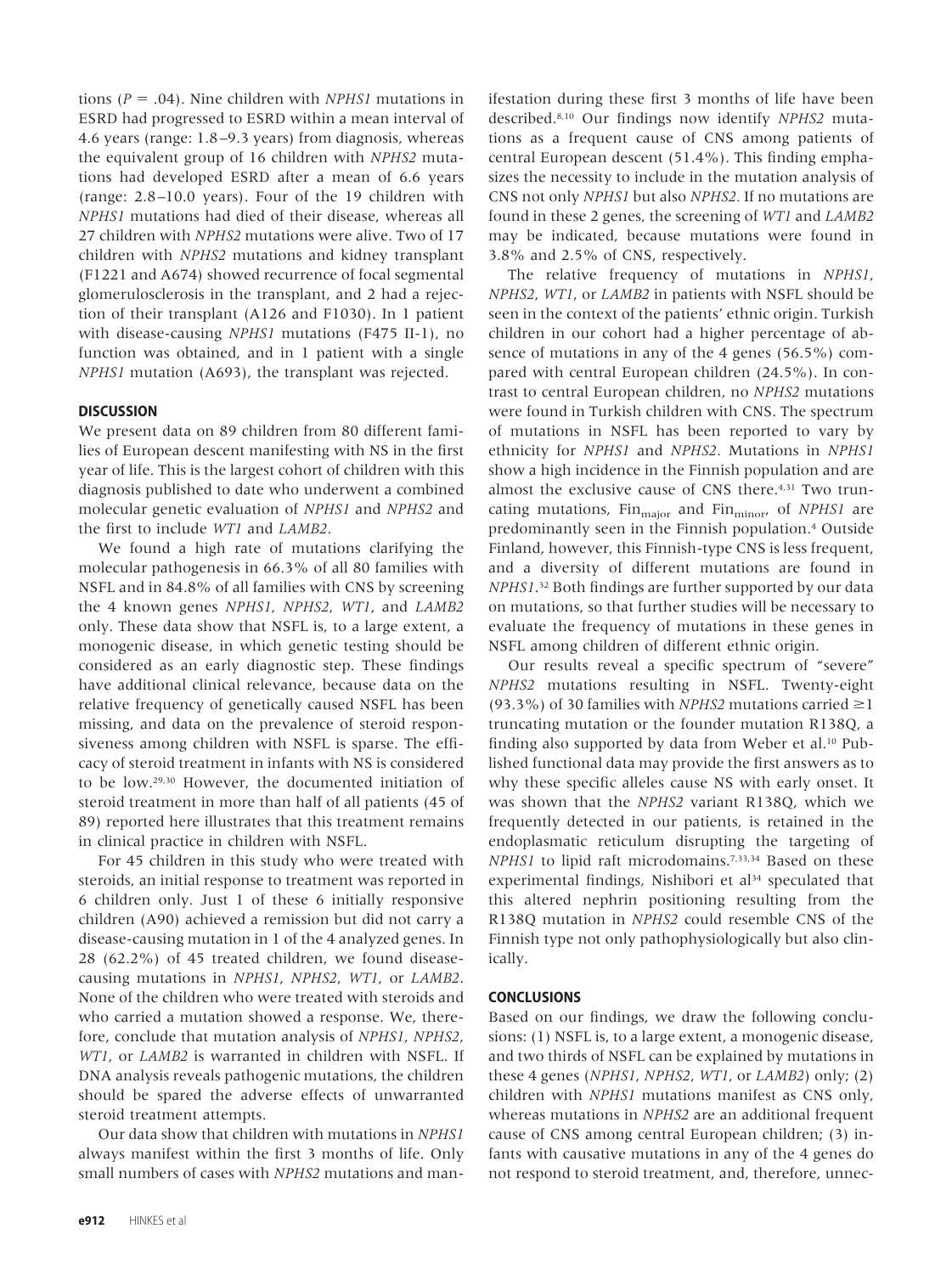essary treatment attempts can be avoided; and (4) the identification of additional genes as mutated in NSFL can be anticipated.

## **ACKNOWLEDGMENTS**

This work was supported by grant P50-DK039255 from the National Institutes of Health (to Dr Hildebrandt). Dr Hildebrandt is the Frederick G. L. Huetwell Professor of the Cure and Prevention of Birth Defects and a Doris Duke Distinguished Clinical Scientist.

Members of the Study Group of the Arbeitsgemeinschaft für Pädiatrische Nephrologie include A. Noyan (Adana, Turkey); A. Bakkaloglu (Ankara, Turkey); S. Spranger (Bremen, Germany); S. Briese, D. Müller, U. Querfeld (Berlin, Germany); G. Reusz (Budapest, Hungary); R. Bogdanovic (Belgrad, Serbia); B. Beck, B. Hoppe, C. Licht, M. T. F. Wolf (Cologne, Germany); J. Dötsch, C. Plank, W. Rascher (Erlangen, Germany); P. Hoyer (Essen, Germany); M. Schröder (Frankfurt, Germany); M. Brandis, A. Fuchshuber, M. Pohl, C. v. Schnakenburg (Freiburg, Germany); C. Mache (Graz, Austria); F. Schäfer, T. Knüppel, O. Mehls, B. Tönshoff, D. Wenning (Heidelberg, Germany); M. Kemper, D. E. Müller-Wiefel (Hamburg, Germany); J. H. H. Ehrich, G. Offner (Hannover, Germany); M. Barenbrock (Hamm, Germany); T. Jungraithmayr, B. Zimmerhackl (Innsbruck, Austria); J. Misselwitz (Jena, Germany); S. Wygoda (Leipzig, Germany); D. Böckenhauer (London, United Kingdom); M. Schuhmacher (Luebeck, Germany); M. Benz, M. Griebel, J. Höfele, L. Weber (Munich, Germany); H. Fehrenbach (Memmingen, Germany); M. Bulla, E. Kuwertz-Bröcking, A. Schulze Everding (Muenster, Germany); M. Shenoy (Newcastle, United Kingdom); L. Patzer (Halle, Germany); T. Seeman (Prag, Czeck Republic); A. Gianviti, G. Rizzoni (Rome, Italy); O. Amon (Tuebingen, Germany); J. Mühleder (Wels, Austria); T. Neuhaus (Zuerich, Switzerland); and T. Stuckert (Zwickau, Germany).

We thank the patients and their families for taking part in this study. We particularly thank Bethan Hoskins, PhD, for very helpful advice and critical reading of the article.

#### **REFERENCES**

- 1. Arbeitsgemeinschaft für Paediatrische Nephrologie. Short versus standard prednisone therapy for initial treatment of idiopathic nephrotic syndrome in children. *Lancet.* 1988;1(8582): 380 –383
- 2. Tune BM, Mendoza SA. Treatment of the idiopathic nephrotic syndrome: regimens and outcomes in children and adults. *J Am Soc Nephrol.* 1997;8:824 – 832
- 3. Ruotsalainen V, Ljungberg P, Wartiovaara J, et al. Nephrin is specifically located at the slit diaphragm of glomerular podocytes. *Proc Nat Acad Sci USA.* 1999;96:7962–7967
- 4. Kestila M, Lenkkeri U, Mannikko M, et al. Positionally cloned gene for a novel glomerular protein–nephrin–is mutated in congenital nephrotic syndrome. *Mol Cell.* 1998;1:575–582
- 5. Boute N, Gribouval O, Roselli S, et al. NPHS2, encoding the

glomerular protein podocin, is mutated in autosomal recessive steroid-resistant nephrotic syndrome. *Nat Genet.* 2000;24: 349 –354

- 6. Roselli S, Moutkine I, Gribouval O, Benmerah A, Antignac C. Plasma membrane targeting of podocin through the classical exocytic pathway: effect of *NPHS2* mutations. *Traffic.* 2004;5: 37– 44
- 7. Huber TB, Simons M, Hartleben B, et al. Molecular basis of the functional podocin-nephrin complex: mutations in the *NPHS2* gene disrupt nephrin targeting to lipid raft microdomains. *Hum Mol Genet.* 2003;12:3397–3405
- 8. Ruf RG, Lichtenberger A, Karle SM, et al. Patients with mutations in NPHS2 (podocin) do not respond to standard steroid treatment of nephrotic syndrome. *J Am Soc Nephrol.* 2004;15: 722–732
- 9. Schultheiss M, Ruf RG, Mucha BE, et al. No evidence for genotype/phenotype correlation in *NPHS1* and NPHS2 mutations. *Pediatr Nephrol.* 2004;19:1340 –1348
- 10. Weber S, Gribouval O, Esquivel EL, et al. NPHS2 mutation analysis shows genetic heterogeneity of steroid-resistant nephrotic syndrome and low post-transplant recurrence. *Kidney Int.* 2004;66:571–579
- 11. Sako M, Nakanishi K, Obana M, et al. Analysis of *NPHS1*, *NPHS2*, *ACTN4*, and *WT1* in Japanese patients with congenital nephrotic syndrome. *Kidney Int.* 2005;67:1248 –1255
- 12. Mucha B, Ozaltin F, Hinkes BG, et al. Mutations in the Wilms' tumor 1 gene cause isolated steroid resistant nephrotic syndrome and occur in exons 8 and 9. *Pediatr Res.* 2006;59: 325–331
- 13. Wagner N, Wagner KD, Xing Y, Scholz H, Schedl A. The major podocyte protein nephrin is transcriptionally activated by the Wilms' tumor suppressor *WT1*. *J Am Soc Nephrol.* 2004;15: 3044 –3051
- 14. Guo G, Morrison DJ, Licht JD, Quaggin SE. *WT1* activates a glomerular-specific enhancer identified from the human nephrin gene. *J Am Soc Nephrol.* 2004;15:2851–2856
- 15. Haber DA, Buckler AJ, Glaser T, et al. An internal deletion within an 11p13 zinc finger gene contributes to the development of Wilms' tumor. *Cell.* 1990;61:1257–1269
- 16. Bruening W, Bardeesy N, Silverman BL, et al. Germline intronic and exonic mutations in the Wilms' tumour gene (*WT1*) affecting urogenital development. *Nat Genet.* 1992;1:144 –148
- 17. Pelletier J, Bruening W, Li FP, Haber DA, Housman DE. *WT1* mutations contribute to abnormal genital system development and hereditary Wilms' tumour. *Nature.* 1991;353:431– 434
- 18. Barbaux S, Niaudet P, Gubler MC, et al. Donor splice-site mutations in *WT1* are responsible for Frasier syndrome. *Nat Genet.* 1997;17:467– 470
- 19. Zenker M, Aigner T, Wendler O, et al. Human laminin beta2 deficiency causes congenital nephrosis with mesangial sclerosis and distinct eye abnormalities. *Hum Mol Genet.* 2004;13: 2625–2632
- 20. Hasselbacher K, Wiggins RC, Matejas V, et al. Recessive missense mutations in *LAMB2* as a cause of isolated and non-Pierson type congenital nephrotic syndrome. *Kidney Int.* 2006; 70;1008 –1012
- 21. Winn MP, Conlon PJ, Lynn KL, et al. A mutation in the TRPC6 cation channel causes focal segmental glomerulosclerosis. *Science.* 2005;308:1801–1804
- 22. Kaplan JM, Kim SH, North KN, et al. Mutations in *ACTN4*, encoding alpha-actinin-4, cause familial focal segmental glomerulosclerosis. *Nat Genet.* 2000;24:251–256
- 23. Kim JM, Wu H, Green G, et al. CD2-associated protein haploinsufficiency is linked to glomerular disease susceptibility. *Science.* 2003;300:1298 –1300
- 24. Karle S, Uetz B, Ronner V, et al. Novel mutations in *NPHS2* are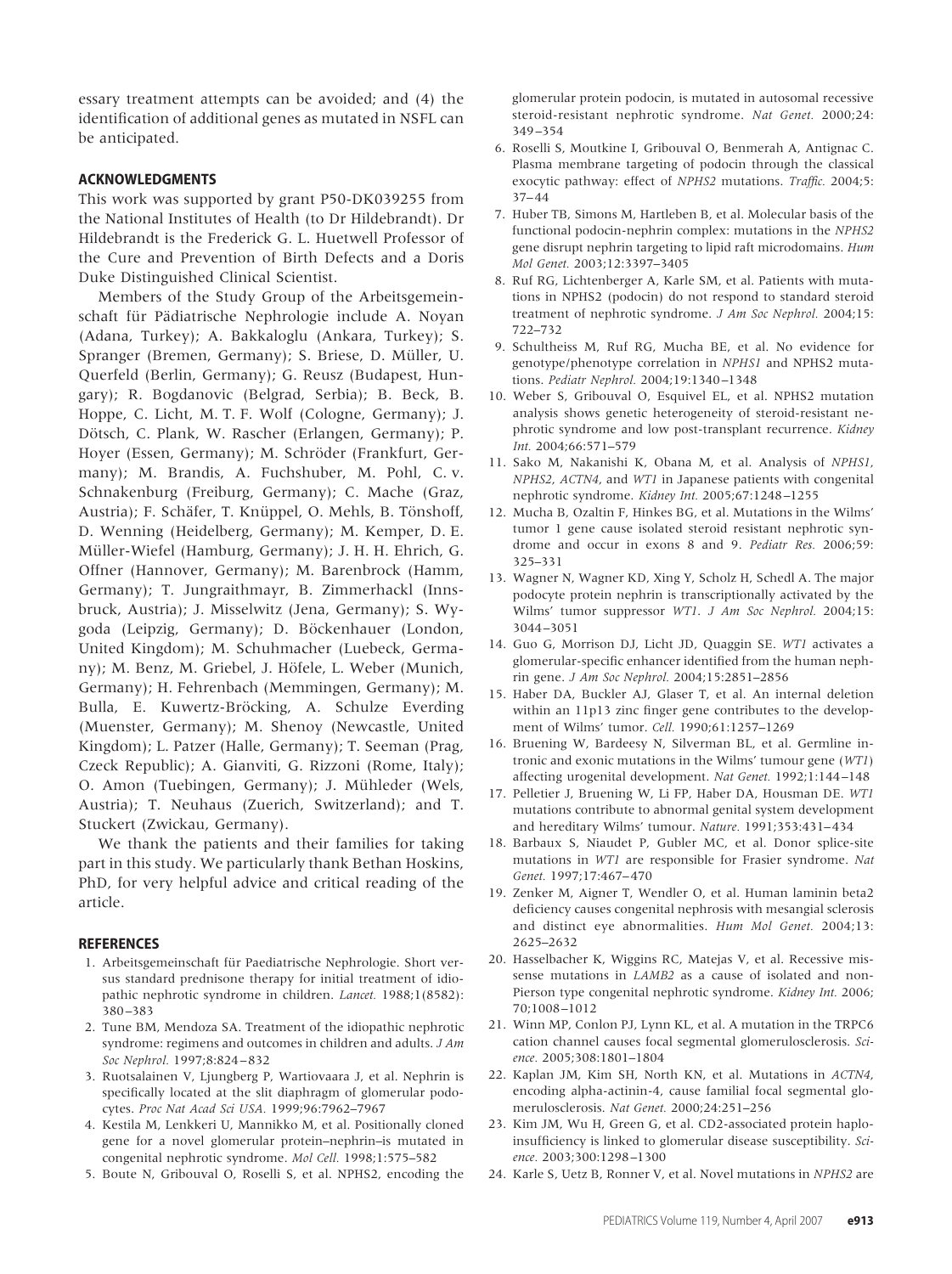detected in familial as well as sporadic steroid-resistant nephrotic syndrome. *J Am Soc Nephrol.* 2002;13:388 –393

- 25. Otto E, Hoefele J, Ruf R, et al. A gene mutated in nephronophthisis and retinitis pigmentosa encodes a novel protein, nephroretinin, conserved in evolution. *Am J Hum Genet.* 2002; 71:1161–1167
- 26. Till BJ, Burtner C, Comai L, Henikoff S. Mismatch cleavage by single-strand specific nucleases. *Nucleic Acids Res.* 2004;32: 2632–2641
- 27. Schumacher V, Scharer K, Wuhl E, et al. Spectrum of early onset nephrotic syndrome associated with *WT1* missense mutations. *Kidney Int.* 1998;53:1594 –1600
- 28. Royer-Pokora B, Beier M, Henzler M, et al. Twenty-four new cases of *WT1* germline mutations and review of the literature: Genotype/phenotype correlations for Wilms tumor development. *Am J Med Genet A.* 2004;127:249 –257
- 29. Holmberg C, Tryggvason K, Kestila M, Jalanko H. Congenital

nephrotic syndrome. In: Avner E, Harmon W, Niaudet P, eds. *Pediatric Nephrology*. 5th ed. Philadelphia, PA: Lippincott, Williams & Wilkins; 2004:503–516

- 30. McDonald R, Wiggelinkhuizen J, Kaschula RO. The nephrotic syndrome in very young infants. *Am J Dis Child.* 1971;122: 507–512
- 31. Huttunen NP. Congenital nephrotic syndrome of Finnish type: study of 75 patients. *Arch Dis Child.* 1976;51:344 –348
- 32. Beltcheva O, Martin P, Lenkkeri U, Tryggvason K. Mutation spectrum in the nephrin gene (NPHS1) in congenital nephrotic syndrome. *Hum Mut.* 2001;17:368 –373
- 33. Ohashi T, Uchida K, Uchida S, Sasaki S, Nihei H. Intracellular mislocalization of mutant podocin and correction by chemical chaperones. *Histochem Cell Biol.* 2003;119:257–264
- 34. Nishibori Y, Liu L, Hosoyamada M, et al. Disease-causing missense mutations in NPHS2 gene alter normal nephrin trafficking to the plasma membrane. *Kidney Int.* 2004;66:1755–1765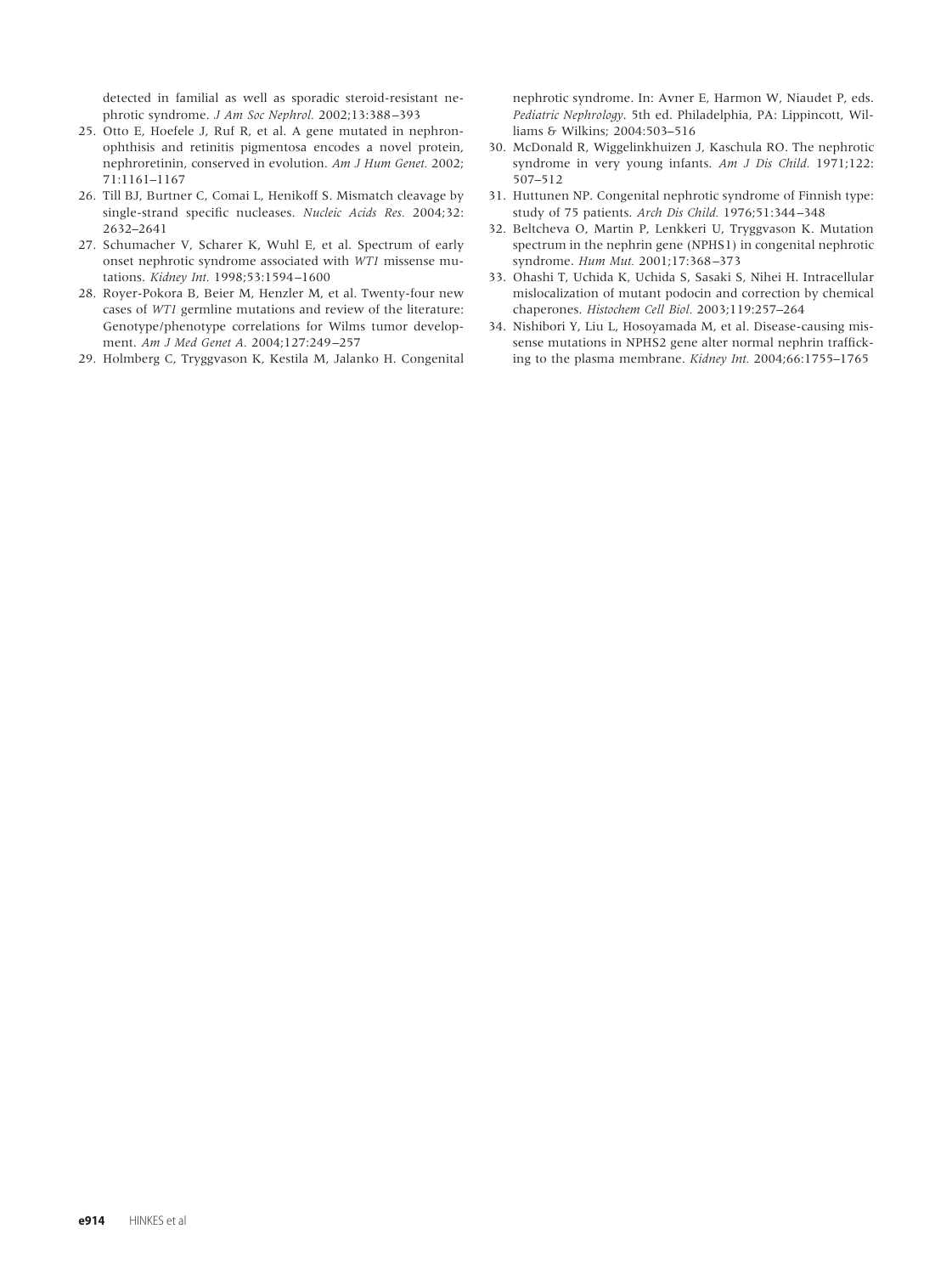| APPENDIX   |                  |        |                  |         | Clinical Data and Spectrum of Detected Sequence Va         |                    |                                                    | riants in 89 Patients With NSFL                                              |                |                            |                                      |                    |                           |                               |                               |                                                                                                                             |                                                                                                                                                                                                                                                                                                                                                                                                                                                                                                                                                                              |                                            |
|------------|------------------|--------|------------------|---------|------------------------------------------------------------|--------------------|----------------------------------------------------|------------------------------------------------------------------------------|----------------|----------------------------|--------------------------------------|--------------------|---------------------------|-------------------------------|-------------------------------|-----------------------------------------------------------------------------------------------------------------------------|------------------------------------------------------------------------------------------------------------------------------------------------------------------------------------------------------------------------------------------------------------------------------------------------------------------------------------------------------------------------------------------------------------------------------------------------------------------------------------------------------------------------------------------------------------------------------|--------------------------------------------|
| Variable   | Family<br>No.    |        |                  |         | Patient Gender Ethnicity Consanguinity Age of<br>Reference | $\geq$             | First Clinical<br>Presentation<br>Clinical<br>With | Manifestations<br>Extrarenal                                                 | Biopsy         | Response<br>Therapy<br>and | Age at<br>Dialysis,<br>$\rightarrow$ | Age at<br>KT, y    | ESRD<br>After AO,<br>$\!$ | <b>SERD</b><br>SERET<br>AC, y | Status Last<br>Seen           | Sequence Variant                                                                                                            | Consequence on<br>Protein                                                                                                                                                                                                                                                                                                                                                                                                                                                                                                                                                    | Mutation<br>Reference                      |
| NPHS1<br>š |                  |        |                  |         |                                                            |                    |                                                    |                                                                              |                |                            |                                      |                    |                           |                               |                               |                                                                                                                             |                                                                                                                                                                                                                                                                                                                                                                                                                                                                                                                                                                              |                                            |
|            | F212             | $\sim$ | Σ                | Turkish | $\succ$                                                    | $_{\odot}$         | $\gtrapprox$                                       | $\leq$                                                                       | ž              | $\leqq$                    |                                      |                    |                           |                               | Deceased                      | $\begin{array}{c} \text{[c.1135C>1]} + \\ \text{[c.1135C>1]} \end{array}$                                                   | $\begin{array}{c} \mathrm{[R379W]} + \\ \mathrm{[R379W]} \end{array}$                                                                                                                                                                                                                                                                                                                                                                                                                                                                                                        |                                            |
|            | F228             | $\sim$ | Σ                | German  | $\geq$                                                     | 0.0                | Dystrophy                                          | retardation<br>Mental                                                        | <b>DMS</b>     | $\supseteq$                | 3.4                                  | 42                 | 3.4                       | ≨                             | functional<br>⊵               | $\frac{[c.17387 > 6]}{[c.2479C > 7]}$                                                                                       | M580G] +<br>$[8827]$                                                                                                                                                                                                                                                                                                                                                                                                                                                                                                                                                         |                                            |
|            | F294             | $\sim$ | Σ                | Turkish | $\succ$                                                    | $_{\odot}$         | NS, ED                                             |                                                                              | $\frac{1}{2}$  | $\supseteq$                | $\infty$                             | 4                  | $\infty$                  | ≨                             | $\overline{K_{I}}$ functional | $[NS20 + 2T > A] + [NS20 + 2T > A]$                                                                                         | $mutation$ ] +<br>[splice-site<br>mutation<br>[Splice-site                                                                                                                                                                                                                                                                                                                                                                                                                                                                                                                   |                                            |
|            | F435             | $\sim$ | Σ                | Italian | $\leqq$                                                    | 0.0                | ž                                                  | $\leq$                                                                       | MCNS           | $\leqq$                    | $\leqq$                              | $\frac{2}{2}$      | $\frac{2}{2}$             | $\leq$                        | $\leqq$                       | $^{+}$<br>J<br>[c2617delTCAinsCC<br>NPHS2: [c.686G>A]<br>[c.2617delTCAinsCC]                                                | [F873fsX904] +<br>NPHS2: [R229Q]<br>$[F873f5X904] +$                                                                                                                                                                                                                                                                                                                                                                                                                                                                                                                         | $\sim$<br>$^{+}$<br>$\sim$                 |
|            | F439             | $\sim$ | Σ                | German  | $\succ$                                                    | 0.0                | ED, premature                                      | retardation<br>Growth                                                        | $\supseteq$    | ND; NEC                    | 2.9                                  | 3.8                | 2.9                       | ≨                             | functional<br>⊵               | $[c.1814delC] + [c.1814delC]$                                                                                               | $[A605f5X621] +$<br>$[A605f5X6\bar{2}1]$                                                                                                                                                                                                                                                                                                                                                                                                                                                                                                                                     |                                            |
|            | F451             | $\sim$ | Σ                | German  | $\geq$                                                     | $_{\odot}$         | Elevated AFP,<br>postnatal ED                      | haemorrhage<br>Intracerebral                                                 | $\leq$         | $\leqq$                    |                                      |                    |                           |                               | Deceased                      | $^{+}$<br>$[0.468C > G] + [0.927]$<br>$[0.69C = G] + [0.927]$<br>$[c.686G > A]$                                             | $^{+}$<br>$[N156X] + [Splice-$<br>NPHS2: [R229Q]<br>site mutation                                                                                                                                                                                                                                                                                                                                                                                                                                                                                                            | $\sim$<br>$^{+}$<br>$\sim$                 |
|            | F475<br>  -      | $\sim$ | $\sqcup$         | German  | $\succ$                                                    | $\overline{0.0}$   | <b>Dat birth</b><br>Acute El                       | Failure to thrive                                                            | MCNS           | S                          | $\approx$                            | 4.8                | $\frac{8}{18}$            | ≨                             | KT, relapse/<br>failure       | $[c.2617delTCAinSC]$ +<br>c.2617delTCAinsCC]                                                                                | F873fsX904] +<br>$[FS73f$ s $X904]$                                                                                                                                                                                                                                                                                                                                                                                                                                                                                                                                          | $\sim$                                     |
|            | F475<br>11-2     | $\sim$ | $\frac{1}{2}$    | German  | $\succ$                                                    | $_{\odot}$         | Discrete ED at<br>birth                            | Failure to thrive                                                            | $\supseteq$    | SR; CSA:<br>NR             | 3.5                                  | ⋚                  | 3.5                       | ⋚                             | ESRD, no KT                   | $[c2617delTChinSC]$ +<br>c.2617delTCAinsCC]                                                                                 | $F873f58904$ +<br>$[F873f5X904]$                                                                                                                                                                                                                                                                                                                                                                                                                                                                                                                                             | $\sim$                                     |
|            | $\frac{1}{2}$    | $\sim$ | $\sqcup\!\sqcup$ | Turkish | Z                                                          | $\overline{C}$     | hypocalcemia<br>Acute ED, HT,                      | bilateral hernia,<br>connatal CMV<br>Pyloric stenosis,<br>infection          | <b>MCNS</b>    | SR; CSA:<br>NR             | $\sqrt{2}$                           | $\circ$            | $\sqrt{2}$                | ≨                             | tunctional<br>⋤               | $\begin{array}{c} \text{[c.1379G>Al} \ + \\ \text{[c.1379G>Al}] \end{array}$                                                | $[R460Q] +$<br>$[RA60Q]$                                                                                                                                                                                                                                                                                                                                                                                                                                                                                                                                                     | $\sim$                                     |
|            | F571<br>II-2     |        | Σ                | Turkish | Z                                                          | $\overline{0.0}$   | ED, HT                                             |                                                                              | $\supseteq$    | $\leqq$                    | 55                                   | ≨                  | 55                        | ≨                             | ESRD, no KT                   | $\begin{array}{c} \text{[c.1379G>Al} \ + \\ \text{[c.1379G>Al}] \end{array}$                                                | $[R460Q] +$<br><b>R460Q</b>                                                                                                                                                                                                                                                                                                                                                                                                                                                                                                                                                  | $\sim$                                     |
|            | F626             | $\sim$ | Щ                | Turkish | $\succ$                                                    | 0.0                | Congenital SP,<br>SGA, PU, HU                      | gestational age<br>Small for                                                 | <b>MPCGP</b>   | Ж                          |                                      |                    |                           |                               | Deceased                      | $^{+}$<br>$\begin{array}{c} \texttt{[c.514 + 516delACC]} + \texttt{[c.514 + 516delACC]} \end{array}$                        | $^{+}$<br>$[defT172] \centering% \includegraphics[width=1\textwidth]{Figures/PG120022_16.pdf} \includegraphics[width=1\textwidth]{Figures/PG12002_16.pdf} \includegraphics[width=1\textwidth]{Figures/PG12002_16.pdf} \includegraphics[width=1\textwidth]{Figures/PG12002_16.pdf} \includegraphics[width=1\textwidth]{Figures/PG12002_16.pdf} \includegraphics[width=1\textwidth]{Figures/PG12002_16.pdf} \includegraphics[width=1\textwidth]{Figures/PG12002_16.pdf} \includegraphics[width=1\textwidth]{Figures/PG12002_16.pdf} \includegraphics[width=1\$<br>[ $de[T172]$ | 4                                          |
|            | F806             | $\sim$ | $\sqcup$         | Serbian | $\leqq$                                                    | $\overline{0}$     | $\ominus$                                          | $\leqq$                                                                      | $\geqq$        | $\frac{1}{2}$              | 7.8                                  | $\overline{\circ}$ | 7.6                       | ≨                             | functional<br>⊵               | $\frac{[c3478C>1]}{[c3478C>1]} +$                                                                                           | $\begin{array}{c} \text{[R1160X]} + \\ \text{[R1160X]} \end{array}$                                                                                                                                                                                                                                                                                                                                                                                                                                                                                                          | 4                                          |
|            | F1017            | $\sim$ | Σ                | German  | $\geq$                                                     | $_{\odot}$         | $\leqq$                                            | Failure to thrive                                                            | š              | $\supseteq$                | $\Im$                                | 10.5               | 93                        | ⋚                             | functional<br>⋤               | $^{+}$<br>$[c.12587 > G] + [c.121$<br>122delCT]                                                                             | [F420V] +<br>[L41fsX90] ("Fin<br>major")                                                                                                                                                                                                                                                                                                                                                                                                                                                                                                                                     | $\mathsf{L}\cap$                           |
|            | F1093            | $\sim$ | $\sqcup\!\sqcup$ | Turkish | $\succ$                                                    | $\overline{\circ}$ | $\overline{\circ}$<br>ED, pall                     | bradykardia-<br>syndrome,<br>Prematurity,<br>anaemia<br>apnoe-               | <b>SP</b>      | $\supseteq$                | $\lessgtr$                           | ⋚                  | ≨                         | 3.2                           | No ESRD                       | $\frac{[-2014G>}{12014G>]}$                                                                                                 | $[AGZP] +$<br>$[AGZP]$                                                                                                                                                                                                                                                                                                                                                                                                                                                                                                                                                       |                                            |
|            | F1296            | $\sim$ | Щ                | German  | $\succ$                                                    | $\overline{0}$ .   | £                                                  | occipital aplasia<br>cutis with bone<br>Connatal CMV<br>intection,<br>defect | $\supseteq$    | $\supseteq$                | ⋚                                    | ₹                  | ₹                         | $\frac{5}{1}$                 | No ESRD                       | $\begin{array}{l} \texttt{[c.2617defICAinsC]} + \\ \texttt{[c.2617defICAinsC]} + \\ \texttt{NPHS2: [c.886G>A]} \end{array}$ | [F873fsX904] +<br>[F873fsX904] +<br>NPHS2: [R229Q]                                                                                                                                                                                                                                                                                                                                                                                                                                                                                                                           | $\sim$<br>$^{+}$<br>$\sim$                 |
|            | F1328            | $\sim$ | ⋝                | German  | $\succ$                                                    | $\overline{0.0}$   | £                                                  | hypertension<br>retardation,<br>Mental                                       | FSGS           | SR; ACE-I                  | ≨                                    | ≨                  | ≨                         | 25.2                          | No ESRD                       | $[c.1868G>1]$<br>$[c.385C>]] +$                                                                                             | $[1129F] + [623F]$                                                                                                                                                                                                                                                                                                                                                                                                                                                                                                                                                           | 4<br>$\! + \!$                             |
|            | $F1328$<br>$H-3$ | $\sim$ | Щ                | German  | $\succ$                                                    | $_{\odot}$         | €                                                  |                                                                              | $\overline{z}$ | ND; ACE-I                  | ≨                                    | ≨                  | ≨                         | 21.2                          | No ESRD                       | [c.1868G > T]<br>$^{+}$<br>$[c385C>7]$                                                                                      | $[1129F] + [C623F]$                                                                                                                                                                                                                                                                                                                                                                                                                                                                                                                                                          | 4<br>$\! + \!$<br>$\overline{\phantom{0}}$ |
|            | A229             |        | Σ                | Turkish | $\geq$                                                     | $\overline{0}$     | $\Omega$                                           |                                                                              | $\supseteq$    | $\supseteq$                | $\geqq$                              | $\geqq$            | $\geqq$                   | $\geqq$                       | $\sim$                        | $[c1001T>CI +$<br>$c10011>$ C                                                                                               | $[L334P] + [L334P]$                                                                                                                                                                                                                                                                                                                                                                                                                                                                                                                                                          | $+13$<br>$\widetilde{\Xi}$                 |
|            | A650             |        | Σ                | Serbian | $\geq$                                                     | $_{\odot}$         | £                                                  | Hydrocephalus,<br>hemorrhage,<br>low birth<br>weight<br>š                    | ž              | $\supseteq$                |                                      |                    |                           |                               | Deceased                      | 621 del CACCCGGinsTT<br>+ [c.614 +<br>621delCACCCGGinsTT]<br>$[c.614 +$                                                     | $[T205 + R207$ delins<br>$[T205 + R207$ delinsl]                                                                                                                                                                                                                                                                                                                                                                                                                                                                                                                             | 4                                          |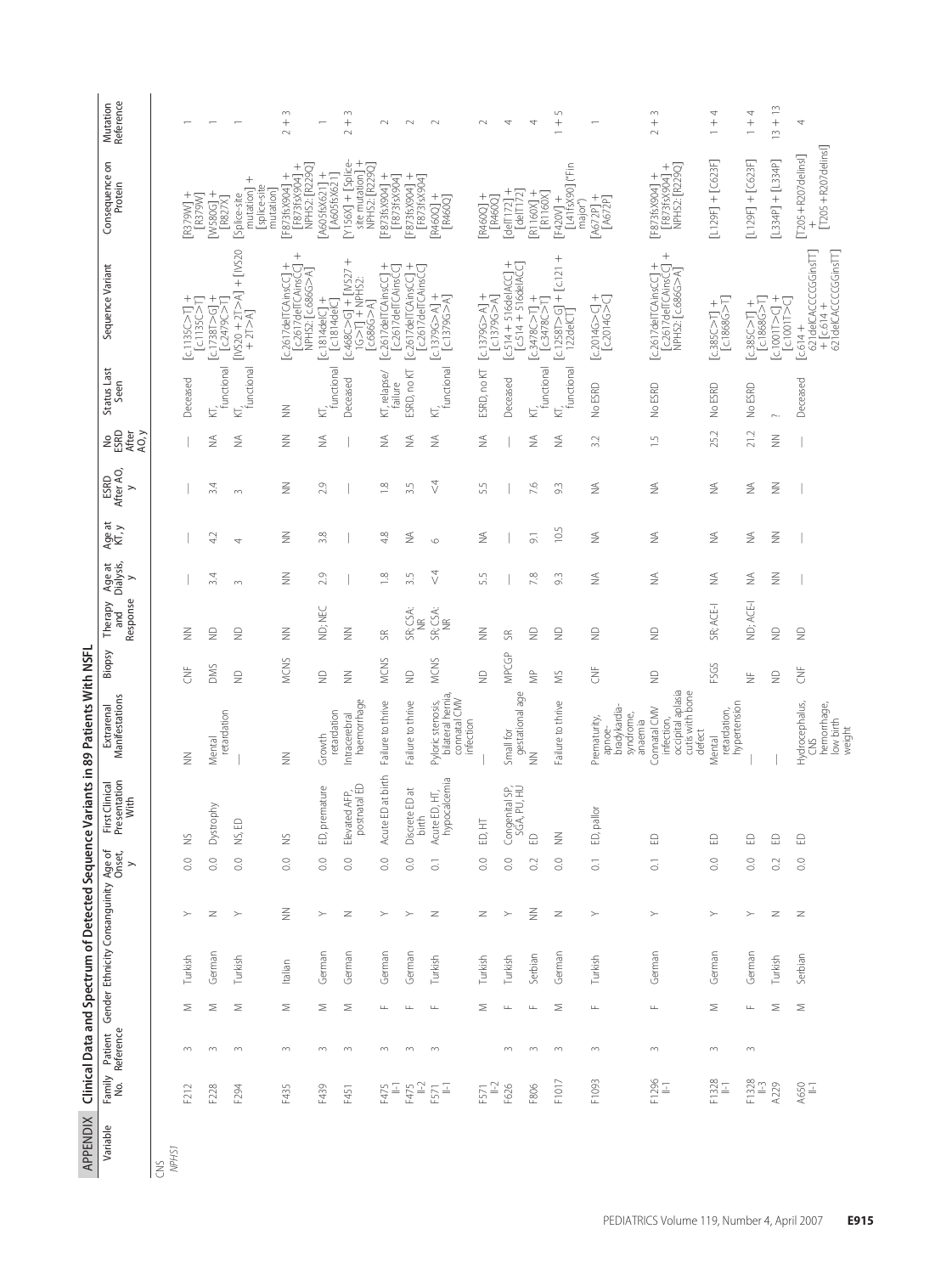| APPENDIX         | Continued        |                         |                          |                                                 |                       |                                        |                              |                          |                              |                               |                 |                             |                               |                         |                                                                                                               |                                                                     |                                    |
|------------------|------------------|-------------------------|--------------------------|-------------------------------------------------|-----------------------|----------------------------------------|------------------------------|--------------------------|------------------------------|-------------------------------|-----------------|-----------------------------|-------------------------------|-------------------------|---------------------------------------------------------------------------------------------------------------|---------------------------------------------------------------------|------------------------------------|
| Variable         | Family<br>No.    | r Patient<br>Reference  |                          | Gender Ethnicity Consanguinity Age of<br>Onset, | $\rightarrow$         | First Clinical<br>Presentation<br>With | Manifestations<br>Extrarenal | Biopsy                   | Response<br>Therapy<br>and   | Age at<br>Dialysis,<br>$\geq$ | Age at<br>KT, y | ESRD<br>After AO,<br>$\geq$ | <b>Neger</b><br>SESP<br>AO, y | Status Last<br>Seen     | Sequence Variant                                                                                              | Consequence on<br>Protein                                           | Mutation<br>Reference              |
|                  | A797             |                         | German<br>$\sqcup$       | $\geq$                                          | $_{\odot}$            | Neonatal SP, PU                        |                              | $\supseteq$              | $\leqq$                      | ₹                             | ₹               | ₹                           | $\sim$                        | No ESRD                 | $\begin{array}{l} \text{[NS27 + 1G>1]} + \\ \text{[c637C>1]} + \text{NPHS2:} \\ \text{[c686G>Å]} \end{array}$ | [Q213X] +<br>NPHS2: [R229Q]<br>$mutation] +$<br>Splice-site         | $\infty$<br>$+13$<br>$\sim$        |
|                  | A1028            |                         | German<br>Σ              | Z                                               | $\overline{C}$        | £<br>PU, HT,                           | Thrombophilia                | $\supseteq$              | $\supseteq$                  | ₹                             | ₹               | ₹                           | $\overline{0}$                | No ESRD                 | $[c.1248 + 1249$ insA] +<br>$[c.2607 + 2608$ insCC]                                                           | $[141763418] +$<br>$[187063905]$                                    | $\tilde{=}$<br>$^{+}$<br>$\approx$ |
| NPHS2            | F236<br>II-2     | ⋝<br>$\sim$             | German                   | Z                                               | $\overline{C}$        | Acute ED, PU                           | $\leqq$                      | FSGS                     | æ                            | 9.4                           | 10.3            | 94                          | ≨                             | functional<br>₫         | [c413G>A] + [c413G>A] [R138Q]<br>[p380]                                                                       |                                                                     | $\circ$                            |
|                  | $F355$           | 1,2                     | German<br>Σ              | $\geq$                                          | $_{\odot}$            | PU, HT                                 | $\leq$                       | FSGS                     | SR; CSA:<br>NR               | 9.8                           | 9.9             | 9.8                         | ≨                             | functional<br>₫         | $[c.460 + 461$ ins T] +<br>$[c.413G > A]$                                                                     | $[FIGSf5X167] +$<br>$[RI38Q]$                                       | $\circ$<br>$^{+}$<br>$\sim$        |
|                  | $F355$<br>$H-2$  | Щ<br>1,2                | German                   | Z                                               | $\overline{\text{C}}$ | $\geq$                                 | Dual aortic arch             | FSGS                     | g                            | 6.6                           | 72              | 55                          | ≨                             | KT,<br>functional       | $[c.460 + 461$ insT] +<br>$[c.413G > A]$                                                                      | $[FIGSf5X167] +$<br>$[RI38Q]$                                       | $\circ$<br>$\frac{+}{\infty}$      |
|                  | F363             |                         | Italian<br>$\frac{1}{2}$ | $\leqq$                                         | $_{\odot}$            | $\leq$                                 | $\leqq$                      | $\supseteq$              | $\leqq$                      | $\frac{2}{2}$                 | $\leq$          | $\geqq$                     | $\frac{2}{2}$                 | $\geqq$                 | $417 + 418$ delG] +<br>[c.417 + 418delG]<br>$[c.417 + 418$ delG                                               | $[1396x181] +$<br>[L139fsX181]                                      | $\circ$                            |
|                  | $\frac{15}{15}$  | $\sim$                  | Czech<br>Σ               | Z                                               | $_{\odot}$            | £                                      | retardation<br>Mental        | <b>NCGP</b>              | "                            | 73                            | $7.8$           | 73                          | ≨                             | functional<br>⊵         | $^{+}$<br>$[c.413G > A] + [c.417$<br>418delG]                                                                 | $\frac{[R138Q]+}{[L1396X181]}$                                      | $\circ$<br>$\circ$                 |
|                  | $F515$<br>$H-2$  | $\frac{1}{2}$<br>$\sim$ | Czech                    | $\geq$                                          | $_{\odot}$            | $\geq$                                 |                              | 岂<br>                    | SR                           | $\supseteq$                   | 14.5            | $\supseteq$                 | ≨                             | functional<br>KĪ,       | $^{+}$<br>$[c.413G > A] + [c.417$<br>418delG]                                                                 | $[0.1380] +$<br>$[0.1396 \times 181]$                               | $\circ$<br>$\frac{+}{\circ}$       |
|                  | F859             | $\sim$                  | German<br>Σ              | $\leqq$                                         | $_{\odot}$            | PU, ED                                 | $\leq$                       | FSGS<br>MCNS<br>Λ        | SR; CSA:<br>NR               | 7.2                           | ₹               | 7.2                         | ⋚                             | ESRD, no KT             | [c413G>A] + [c413G>A] [R138Q]<br>[passe] [A<5) + [c413G>A]                                                    |                                                                     | $\circ$                            |
|                  | F876             |                         | German<br>Σ              | z                                               | $_{\odot}$            | €                                      |                              | FSGS                     | $\supseteq$                  | ₹                             | ₹               | ₹                           | $\stackrel{+}{\rightarrow}$   | No ESRD                 | $[c378G > T] + [c378G > T]$                                                                                   | $\begin{array}{c} \mathrm{[K126N]} \\ \mathrm{[K126N]} \end{array}$ | $\sim$                             |
|                  | F935             | $\sim$                  | German<br>⋝              | Z                                               | $_{\odot}$            | £                                      | $\leq$                       | minPGN                   | 56                           | $\leq$                        | $\frac{2}{2}$   | $\leqq$                     | $\leq$                        | $\leq$                  | $[0.460 + 461$ ins T] +<br>$[0.506$ T>C]                                                                      | $^{+}$<br>[F155fsX167]<br>[L169P]                                   | $3 + 7$                            |
|                  | F942             | $\sim$                  | German<br>Σ              | $\geq$                                          | $\overline{\circ}$    | £                                      | Hypospadia                   | FSGS>><br>FGGS           | $\supseteq$                  | $\leqq$                       | $\geqq$         | $\geqq$                     | $\frac{2}{2}$                 | $\leq$                  | 13818]<br> - [CAT3G>A] + [C503G>A] [R1380]<br> -                                                              |                                                                     | $\infty$<br>$6 + 7,$               |
|                  | $F942$ $H-2$     | $\sim$                  | German<br>Σ              | Z                                               | $\overline{\circ}$    | $\Omega$                               | Hypospadia                   | $\frac{1}{2}$            | $\supseteq$                  | $\frac{2}{2}$                 | $\leqq$         | $\geqq$                     | $\frac{2}{2}$                 | $\frac{2}{2}$           | + [O8E13] [A<br>>> [A<br>>> [R13G>A] [R13G>4]                                                                 | R168H                                                               | $+7,8$<br>$\circ$                  |
|                  | F1028            | $\sim$                  | German<br>Σ              | $\geq$                                          | $_{\odot}$            | intrauterine,<br>acute ED<br>Diagnosis | $\geqq$                      | MPGN                     | $\supseteq$                  | ⋚                             | ⋚               | ₹                           | 95                            | No ESRD                 | [c353C>T] + [c413G413 [A < 252 c52525]                                                                        |                                                                     | $\circ$<br>$7,8+$                  |
|                  | F1221            | $\sim$                  | German<br>Σ              | Z                                               | 0.0                   | ED, PU                                 | Small stature                | FSGS                     | $\supseteq$                  | 62                            | 67              | 62                          | ≨                             | KT, relapse/<br>failure | $[c.378G > T] + [c.948delT]$                                                                                  | [K126N] +<br>[P316fsX347]                                           | $^-$<br>$\overline{a}$             |
|                  | F1233            | Щ<br>$\sim$             | German                   | Z                                               | $_{\odot}$            | PU, HU                                 | Failure to thrive            | ATGP                     | æ                            | ₹                             | ⋚               | ≶                           | 2.9                           | No ESRD                 | $^{+}$<br>$[c.413G > A] + [c.460$<br>461 inst]                                                                | $[$ R138Q] +<br>$[$ F155fsX166]                                     | $\sim$<br>$\frac{+}{\circ}$        |
|                  | F1388            |                         | German<br>$\sqcup$       | $\geq$                                          | $\overline{\circ}$    | $\supseteq$                            | Urinary tract<br>infection   | $\supseteq$              | $\supseteq$                  | ≨                             | ₹               | ≨                           | $_{\odot}^{\otimes}$          | No ESRD                 | [c275G>A] + [c413G>A] [G92D] + [R138Q]                                                                        |                                                                     | $\circ$<br>$\frac{1}{2}$           |
|                  | A159             |                         | Czech<br>Σ               | Z                                               | 0.2                   | Micro-HU                               |                              | FSGS                     | "                            | ⋚                             | ≨               | ₹                           | $\frac{8}{10}$                | No ESRD                 | c413G>A] + [c413G>A] [R138Q] +                                                                                | $[RT38Q]$                                                           | $\circ$                            |
|                  | $A237$<br>$  -1$ | Щ                       | Czech                    | ≻                                               | $_{\odot}$            | ₿                                      |                              | 岂<br>                    | SR; CP:<br>$\widetilde{\Xi}$ | 43                            | 53              | 43                          | ≨                             | $KT$ ,<br>functional    | c413G>A] + [c413G>A] -                                                                                        | $[R1380]$                                                           | $\circ$                            |
|                  | $\equiv$<br>A237 |                         | Czech<br>$\sqcup$        | $\succ$                                         | $_{\odot}$            | PU, HU                                 |                              | $\supseteq$              | $\supseteq$                  | ₹                             | ≨               | ₹                           | 3.8                           | No ESRD                 | <br> 1880] [A<br>-> 14-02<br> 1980]   A<br>-> 14-02<br>                                                       |                                                                     | $\circ$                            |
|                  | A248             |                         | German<br>Σ              | $\geq$                                          | $\sim$                | $\geq$                                 |                              | MCNS                     | "                            | $\geqq$                       | $\frac{2}{2}$   | $\geqq$                     | $\frac{2}{2}$                 | z                       | [c413G>A] [k-03c1+]<br>[c380] [k-03c413G>] +                                                                  |                                                                     | $\circ$                            |
|                  | A356             |                         | German<br>Σ              | Z                                               | $_{\odot}$            | Micro-HU, PU, HT                       |                              | $\supseteq$              | æ                            | $\leqq$                       | $\leqq$         | $\geqq$                     | $\frac{2}{2}$                 | Z                       | $[c.412C>TI + [c.413G>A]$                                                                                     | $[0.881] +$<br>$[0.8138]$                                           | $\circ$<br>$\frac{+}{\circ}$       |
|                  | A674             | $\frac{1}{2}$           | German                   | $\geq$                                          | $\sim$                | ED, HT                                 | Failure to thrive            | FSGS<br><b>MCNS</b><br>Λ | CSA:<br>E<br>Š               | 5.8                           | 59              | 5.8                         | ≨                             | KT, relapse/<br>failure | $^{+}$<br>$[c413G>AI + [N54]$                                                                                 | $[R138Q] + [Splice-$<br>site mutation                               | $\sim$<br>$\circ$                  |
| WT1 and<br>LAMB2 | A887             |                         | German<br>$\sqcup$       | Z                                               | $_{\odot}$            | £                                      | dysplasia<br>Craniofacial    | $\supseteq$              | $\leqq$                      | ₹                             | ≨               | ₹                           | $\circ$                       | No ESRD                 | 08813 <br> 08813    A<5017-0  H<41360                                                                         |                                                                     | $\circ$                            |
|                  | F1012            |                         | Turkish<br>$\sqcup$      | ≻                                               | 0.2                   | ED, HT                                 |                              | FSGS                     | $\supseteq$                  |                               |                 |                             |                               | Deceased                | LAMB2: [c.737G>A] +<br>[c.737G>A]                                                                             | LAMB2: [R246Q] +<br>[R246Q]                                         | $\circ$                            |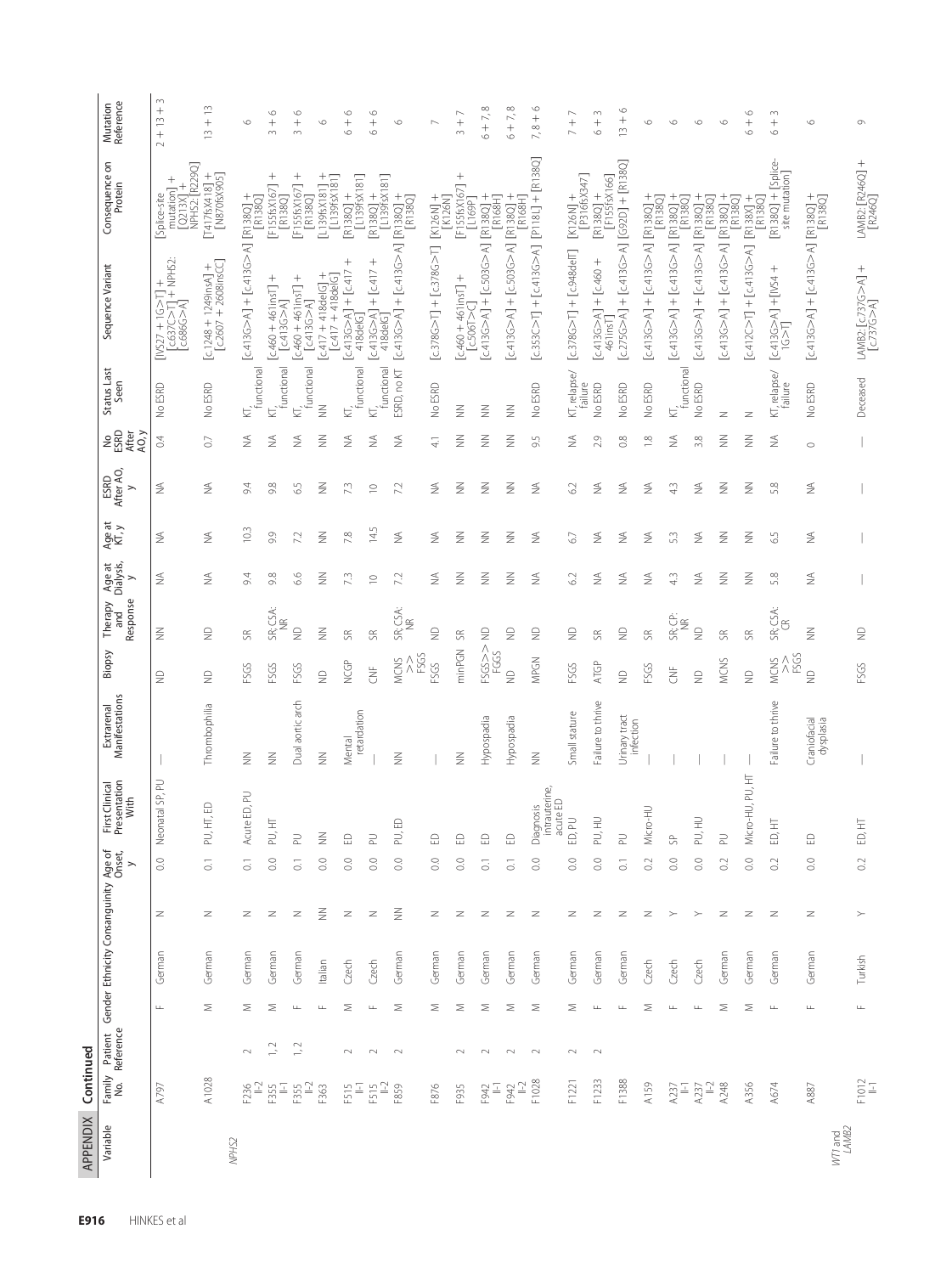| APPENDIX                           | Continued        |                |               |                                                                       |               |                          |                                                   |                                                                                                                              |                                                                                       |                                       |                                      |                             |                                       |                       |                                   |                                                                                                                                                                                                                             |                                                                             |                       |
|------------------------------------|------------------|----------------|---------------|-----------------------------------------------------------------------|---------------|--------------------------|---------------------------------------------------|------------------------------------------------------------------------------------------------------------------------------|---------------------------------------------------------------------------------------|---------------------------------------|--------------------------------------|-----------------------------|---------------------------------------|-----------------------|-----------------------------------|-----------------------------------------------------------------------------------------------------------------------------------------------------------------------------------------------------------------------------|-----------------------------------------------------------------------------|-----------------------|
| Variable                           |                  |                |               | Family Patient Gender Ethnicity Consanguinity Age of<br>No. Reference |               | $\overline{\phantom{0}}$ | Presentation<br>With<br>First Clinical<br>Present | Extrarenal<br>Manifestations                                                                                                 | Biopsy                                                                                | Response<br>Therapy<br>and            | Age at<br>Dialysis,<br>$\rightarrow$ | Age at<br>KT, y             | ESRD<br>After AO,<br>$\mathord{\sim}$ | <b>SERD</b><br>SEREFE | Status Last<br>Seen               | Sequence Variant                                                                                                                                                                                                            | Consequence on<br>Protein                                                   | Mutation<br>Reference |
|                                    | $F1012$<br>$H-2$ |                | Σ             | Turkish                                                               | ≻             | $\overline{0}$           | ž                                                 |                                                                                                                              | $\leqq$                                                                               | $\leqq$                               | ⋚                                    | ≨                           | ≨                                     | $\sim$                | No ESRD                           | $^{+}$<br>LAMB2: [c.737G>A]<br>c.737G > A                                                                                                                                                                                   | $^{+}$<br>LAMB2: [R246Q]<br>$[R246Q]$                                       | Ò                     |
|                                    | F1234<br>  -2    |                | Σ             | German                                                                | z             | $\overline{0.0}$         | $\stackrel{\small\smallsetminus}{\geq}$           | Eye anomalies, no<br>retardation<br>menta                                                                                    | $\leq$                                                                                | $\leqq$                               | ₹                                    | ₹                           | ₹                                     | $\frac{8}{2}$         | No ESRD                           | $^{+}$<br>LAMB2: [c.961T>C]<br>$[c.4177C>1]$                                                                                                                                                                                | $^{+}$<br>LAMB2: [C321R] -<br>[L1393F]                                      | $\circlearrowright$   |
| Single                             | A651             |                | $\sqcup$      | Serbian                                                               | Z             | $\overline{0.0}$         | $\ominus$                                         |                                                                                                                              | <b>DMS</b>                                                                            | $\leqq$                               |                                      |                             |                                       |                       | Deceased                          | WT1: [c.1097G>A]                                                                                                                                                                                                            | Ex8: [R366H]                                                                | $\supseteq$           |
| sequence<br>variant                |                  |                |               |                                                                       |               |                          |                                                   |                                                                                                                              |                                                                                       |                                       |                                      |                             |                                       |                       |                                   |                                                                                                                                                                                                                             |                                                                             |                       |
|                                    | F920             |                | Щ             | German                                                                | Z             | $\overline{0.0}$         | $\footnotesize\ensuremath{\boxdot}$               |                                                                                                                              | FSGS                                                                                  | SS: PR;<br>CP: PR;<br>CSA: PR         | ≨                                    | ≨                           | ⋚                                     | 15.4                  | No ESRD                           | NPHS2: [c.686G>A] + [?]                                                                                                                                                                                                     | NPHS2: [R229Q] +<br>[?]                                                     | $\sim$                |
|                                    | A816             |                | Σ             | Italian                                                               | Z             | $\overline{0.0}$         | $\footnotesize\ensuremath{\boxplus}$              | Deafness, cerebral PDT<br>palsy                                                                                              |                                                                                       | $\leq$                                | $\frac{8}{2}$                        | $\Box$                      | $\circ$                               | ⋚                     | functional<br>⊵                   | NPHS1: [c.3478C>T] + [?]                                                                                                                                                                                                    | NPHS1: [R1160X]<br>+ [?]                                                    | 4                     |
|                                    | A683             |                | Σ             | Turkish                                                               | $\succ$       | $\overline{0.0}$         | $\Xi$                                             | opticusatrophy<br>valve stenosis,<br>retardation,<br>pulmonary<br>recurrence<br>unilateral<br>Deafness,<br>paresis<br>mental | ŠM                                                                                    | $\leqq$                               | $\frac{8}{1}$                        | $\sqrt{2}$                  | $\frac{8}{1}$                         | ⋚                     | KT, relapse/<br>failure           | NPHS1: [c.3478C>T] + [?]                                                                                                                                                                                                    | NPHS1: [R1160X]<br>+ [?]                                                    | 4                     |
|                                    | <b>N917</b>      |                | $\sqcup$      | Turkish                                                               | $\succ$       | $\overline{0}$ .         | hypothyroid.<br>E,                                | Strabism                                                                                                                     | FGGS                                                                                  | $\leqq$                               | ⋚                                    | $\lessgtr$                  | ₹                                     | 23                    | No ESRD                           | NPHS1: IVS4 + 2T > G + [?] NPHS1: [splice-site<br>MPHS1: IVS4 + 2T > G + [?]                                                                                                                                                |                                                                             | $\widetilde{\Xi}$     |
| mutation<br>$\frac{1}{2}$          |                  |                |               |                                                                       |               |                          |                                                   |                                                                                                                              |                                                                                       |                                       |                                      |                             |                                       |                       |                                   |                                                                                                                                                                                                                             |                                                                             |                       |
|                                    | A163<br>$\Xi$    |                | Σ             | Turkish                                                               | $\succ$       | $\overline{\circ}$       | $\footnotesize\ensuremath{\boxplus}$              |                                                                                                                              | S                                                                                     | $\supseteq$                           |                                      |                             |                                       |                       | Deceased                          | No mutation                                                                                                                                                                                                                 | No mutation                                                                 |                       |
|                                    | F1373            |                | Σ             | German                                                                | Z             | $\degree$                | $\ominus$                                         | retardation<br>Kidney cysts,<br>mental                                                                                       | FSGS                                                                                  | SR; CP:NR;<br>CSA:NR                  | 17.4                                 | ⋚                           | 16.9                                  | ⋚                     | ESRD, no KT                       | No mutation                                                                                                                                                                                                                 | No mutation                                                                 |                       |
|                                    | A1018            |                | Σ             | Turkish                                                               | $\geqq$       | 0.0                      | dystrophy<br>6                                    | Failure to thrive                                                                                                            | ž                                                                                     | SR; CP:NR;<br>CSA:NR                  | ⋚                                    | ₹                           | ₹                                     | $\overline{\circ}$    | No ESRD                           | No mutation                                                                                                                                                                                                                 | No mutation                                                                 |                       |
| Infantile<br>nephrotic<br>syndrome |                  |                |               |                                                                       |               |                          |                                                   |                                                                                                                              |                                                                                       |                                       |                                      |                             |                                       |                       |                                   |                                                                                                                                                                                                                             |                                                                             |                       |
|                                    | F1033            |                | Σ             | German                                                                | Z             | $\ddot{\phantom{0}}$     | Enteritis, ED                                     |                                                                                                                              | $\supseteq$                                                                           | $\supseteq$                           | ₹                                    | $\lessapprox$               | ₹                                     | 3.2                   | No ESRD                           | [C413G<11   K<br>LA<br>LA<br>LA<br>LA<br>L<br>L<br>L<br>L<br>L<br>L<br>L<br>L<br>L<br>L<br>L<br>L<br>L<br>L<br>L<br>L<br>L<br>L<br>L<br>L<br>L<br><td><math display="block">[R138Q]</math></td> <td><math>\circ</math></td> | $[R138Q]$                                                                   | $\circ$               |
|                                    | F398<br>II-3     | $\overline{ }$ | Щ             | German                                                                | Z             | 0.6                      | $\footnotesize\ensuremath{\boxdot}$               | $\leqq$                                                                                                                      | $\begin{array}{c}\n\text{MIN} \\ \text{MIN} \\ \text{PSG} \\ \text{NCG}\n\end{array}$ | SR, CSA:<br>Ĕ                         | 42                                   | $\overline{5}$              | 37                                    | ≨                     | I <sub>v</sub><br>functional<br>⋤ | [c.413G>A] + [c.413G>A] [R138Q]<br>[p.138Q]                                                                                                                                                                                 |                                                                             | $\circ$               |
|                                    | F1030            |                | Щ             | Swiss                                                                 | $\geq$        | $\overline{0}$           | $\footnotesize\ensuremath{\boxdot}$               | $\leqq$                                                                                                                      | FSGS                                                                                  | SR, CP:<br>$\widetilde{\Xi}$          | $\supseteq$                          | $\frac{1}{2}$ $\frac{1}{2}$ | $\Im$                                 | ≨                     | failure                           | KT, relapse/ [c.413G>A] + [c.413G>A] [R138Q] +                                                                                                                                                                              | [R138Q]                                                                     | $\circ$               |
|                                    | F1139            |                | $\sqcup$      | German                                                                | $\frac{2}{2}$ | $\overline{0}$           | erythrocyturia,<br>PU,                            | $\leq$                                                                                                                       | FSGS                                                                                  | SR, CP:<br>NR                         | 4                                    | 44                          | 2.8                                   | ≨                     | functional<br>K,                  | $[c.948del T] + [c.948del T]$                                                                                                                                                                                               | $^{+}$<br>[P316fsX347] +<br>[P316fsX347]                                    | $\sim$                |
|                                    | A126             |                | Σ             | German                                                                | $\leqq$       | 0.8                      | 토<br>$\Xi$                                        | vesico-urethral<br>Short stature,<br>reflux                                                                                  | FSGS                                                                                  | æ                                     | 64                                   | 7.8                         | 57                                    | ⋚                     | KT, relapse/<br>failure           | [c413G>A] + [c413G>A] [R138Q]<br>[passe]                                                                                                                                                                                    |                                                                             | ۱C                    |
|                                    | A900             |                | $\frac{1}{2}$ | German                                                                | $\geq$        | 0.8                      | N-S<br>5                                          | Neurofibromatosis MCNS<br>(suspected)<br>typel                                                                               |                                                                                       | SR CP:<br>NB                          |                                      |                             |                                       |                       | $\sim$                            | $[c.6686A] + [c.1030 +1031delT]$                                                                                                                                                                                            | $\frac{\left[\text{R229Q}\right]+}{\left[\text{F343f5} \text{X347}\right]}$ | $3 + 13$              |
|                                    | F1336            |                | Щ             | Turkish                                                               | $\succ$       | 0.9                      | 보<br>$\boxdot$                                    | CMV infection                                                                                                                | MCNS                                                                                  | SR                                    | ⋚                                    | ⋚                           | ₹                                     | $\frac{8}{2}$         | No ESRD                           | $[c.6868A] + [c.6868A]$                                                                                                                                                                                                     | $\begin{array}{c} \text{[N300M]} \\ \text{[N300M]} \end{array}$             | 3                     |
|                                    | F260<br>II-2     | $\sim$         | Σ             | German                                                                | $\frac{2}{2}$ | $\overline{1}$ .0        | 보<br>$\Xi$                                        |                                                                                                                              | $\leq$                                                                                | $\frac{G}{\mathcal{R}}\sum_{i=1}^{N}$ | $\infty$                             | 8.5                         | 7.0                                   | ⋚                     | functional<br>KĪ,                 | c413G>A] + [c413G>A]<br> ERI3801                                                                                                                                                                                            |                                                                             | $\circ$               |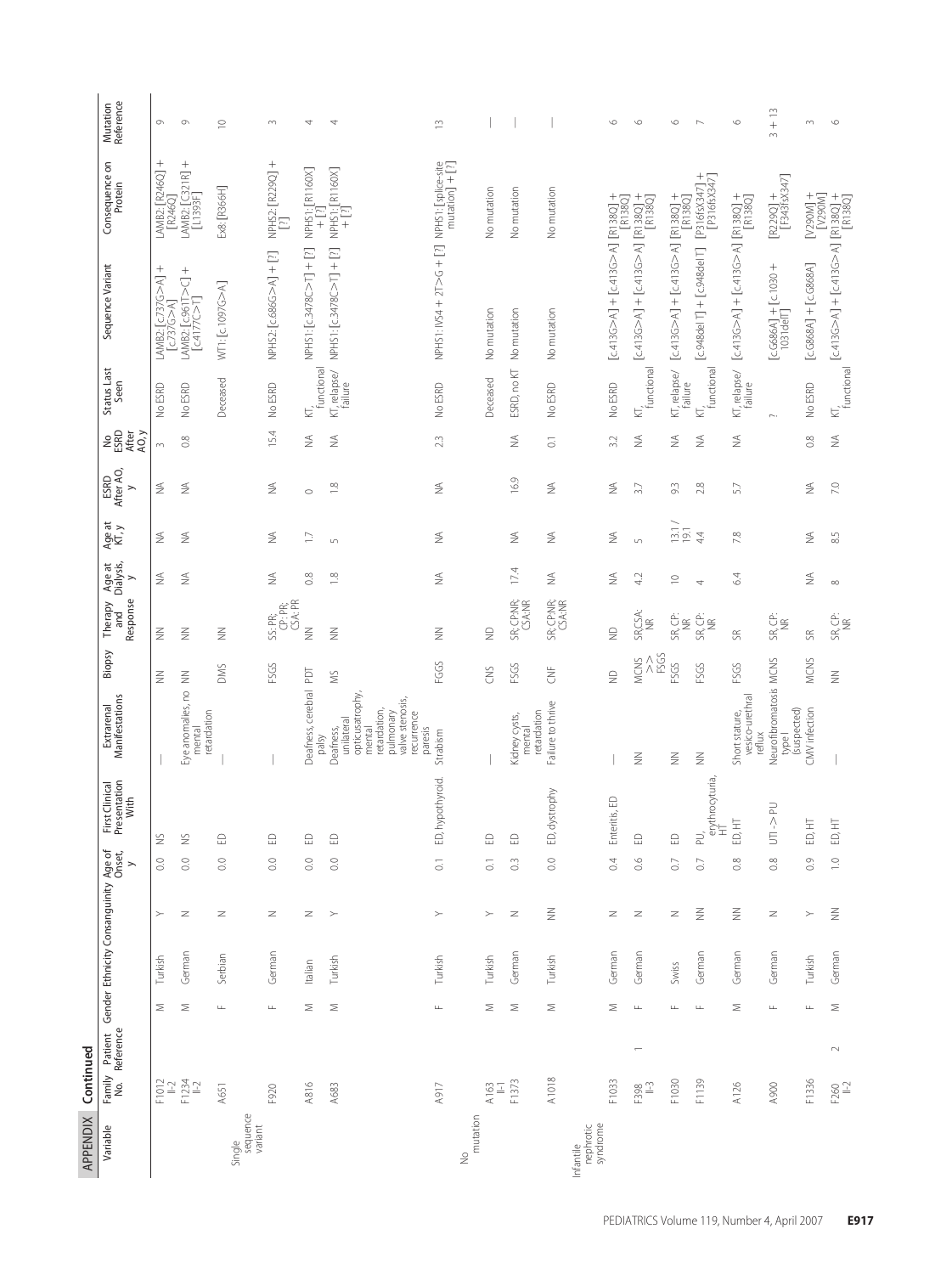| <b>APPENDIX</b>               | Continued                 |                                              |                    |                                                            |                     |                                                                    |                                             |                        |                                             |                          |                                   |                             |                               |                         |                                                                                 |                                              |                           |
|-------------------------------|---------------------------|----------------------------------------------|--------------------|------------------------------------------------------------|---------------------|--------------------------------------------------------------------|---------------------------------------------|------------------------|---------------------------------------------|--------------------------|-----------------------------------|-----------------------------|-------------------------------|-------------------------|---------------------------------------------------------------------------------|----------------------------------------------|---------------------------|
| Variable                      | Family<br>No.             | Reference                                    |                    | Patient Gender Ethnicity Consanguinity Age of<br>Reference |                     | Presentation<br>With<br>irst Clinical                              | Extrarenal<br>Manifestations                | Biopsy                 | Response<br>Therapy<br>and                  | Age at<br>Dialysis,<br>> | Age at<br>KT, y                   | ESRD<br>After AO,<br>$\geq$ | <b>PERD</b><br>After<br>AO, y | Status Last<br>Seen     | Sequence Variant                                                                | Consequence on<br>Protein                    | Mutation<br>Reference     |
|                               | F1023                     | Σ                                            | German             | $\geqq$                                                    | $\frac{1}{1}$       | $\ensuremath{\mathrel{\mathop{\triangle}}\!}$                      |                                             | FSGS                   | SR, CSA:<br>NR                              | $\sim$                   | 93                                | $\frac{0}{2}$               | ⋚                             | KT, relapse/<br>tailure | $[c.413G>AI + [c.460 +461insT]$                                                 | $[0.1380] +$<br>$[0.15555 \times 166]$       | 3<br>$\! + \!$<br>$\circ$ |
|                               | F1045                     | Σ<br>$\sim$                                  | Turkish            | $\frac{2}{2}$                                              | $\supseteq$         | $\geq$                                                             | Failure to thrive                           | FSGS                   | SR, CSA:<br>$\widetilde{\Xi}$               | 83                       | ₹                                 | $90$                        | ₹                             | ESRD, no KT             | $[c.460 + 461$ insT] + $[c.460$<br>$+46$ lins                                   | [F155fsX166] +<br>[F155fsX166]               | $\sim$                    |
|                               | F1305                     | $\sqcup$                                     | German             | $\geq$                                                     | $\supseteq$         | $\geq$                                                             |                                             | FSGS                   | g                                           | 42                       | $\mathbb{S}^3$                    | 3.0                         | ≨                             | functional<br>k,        | + [O8 cld] [Y A 9 slt 'J   + [Y A 9 slt 'J]                                     | $[0.138]$                                    | $\circ$                   |
| IVTI and<br>LAMB2             | $A28$<br>$II-2$           | Σ                                            | Turkish            | $\!>$                                                      | $\supseteq$         | $\supseteq$                                                        |                                             | MCNS                   | SR, CP:NR                                   | ≨                        | ₹                                 | ₹                           | 2.6                           | No ESRD                 | [c.460 + 461insT] + [c.460 [F155fsX166] +<br>  + 461insT] + [c.460 [F155fsX166] |                                              | $\sim$                    |
|                               | A794                      | $\frac{1}{2}$                                | Austria            | Z                                                          | $\overline{1.0}$    | Ë<br>£,                                                            |                                             | <b>DMS</b>             | $\infty$                                    | ≨                        | ₹                                 | ≸                           | $\circ$                       | No ESRD                 | WT1: [c.709G>C]                                                                 | WT1: [E237Q]                                 | Ξ                         |
|                               | $AT = 1234$<br>$F = 1234$ | $\begin{array}{ccc} \bot & \bot \end{array}$ | German<br>German   | $Z$ $Z$                                                    | $0.5$<br>0.3        | hyperuricemia<br>$\begin{array}{c} \square \\ \square \end{array}$ | Eye anomalies, no<br>retardation<br>mental  | MCNS<br>$\supseteq$    | $\n  g\n  g$                                | ≨≨                       | ≨≨                                | ≨<br>₹                      | 2.9<br>$\circ$                | No ESRD<br>No ESRD      | $\! + \!\!\!\!$<br>LAMB2: [c.961T>C]<br>[c.4177C>T]<br>WT1: [c.1180C>G]         | LAMB2: [C321R] +<br>[L1393F]<br>WTI: [R394P] | $\geq$ $\circ$            |
| Single<br>sequence<br>variant |                           |                                              |                    |                                                            |                     |                                                                    |                                             |                        |                                             |                          |                                   |                             |                               |                         |                                                                                 |                                              |                           |
|                               | F1313                     | Щ                                            | German             | Z                                                          | $0.\overline{3}$    | acidosis, seizure<br>metabolic<br>$\Xi$                            | Failure to thrive,<br>retardation<br>mental | <b>MCNS</b>            | CSA: PR<br>SS: PR;                          | ≨                        | ₹                                 | ≨                           | $\overline{\circ}$            | No ESRD                 | NPHS1: [c.791C>G] + [?]                                                         | NPHS1: [P264R] +<br>$\Xi$                    | $\tilde{=}$               |
|                               | A276                      | Σ                                            | Hungary            | Z                                                          | $\ddot{0}$ .        | $\ensuremath{\mathrel{\mathop{\triangle}}\!}$                      |                                             | FSGS                   | æ                                           | ≨                        | ₹                                 | ₹                           | $\frac{6}{1}$                 | No ESRD                 | NPHS2: [c.686G>A] + [?]                                                         | NPHS2: [R229Q] +<br>[?]                      | $\sim$                    |
|                               | Q6V                       | Σ                                            | Turkish            | $\geq$                                                     | 0.8                 | $\ominus$                                                          |                                             | MPGN                   | SS                                          | ₹                        | ₹                                 | ₹                           | 33                            | No ESRD                 | NPHS2: [c.686G>A] + [?]                                                         | NPHS2: [R229Q] +<br>[?]                      | $\sim$                    |
| mutation<br>$\frac{1}{2}$     |                           |                                              |                    |                                                            |                     |                                                                    |                                             |                        |                                             |                          |                                   |                             |                               |                         |                                                                                 |                                              |                           |
|                               | A63                       | Σ                                            | Turkish            | $\succ$                                                    | $\ddot{\circ}$      | $\ominus$                                                          | Nephrocalcinosis,<br>acidosis, facial       | $\frac{1}{2}$          | $\supseteq$                                 | $\Im$                    | ₹                                 | $\circ$                     | ₹                             | $KT_r$ functional       | No mutation                                                                     | No mutation                                  |                           |
|                               | A162<br>F458              | $\geq$ $\geq$                                | Turkish<br>Italy   | $z \n\leq$                                                 | 0.10                | ED, HT<br>Failure to thrive                                        | Failure to thrive,<br>dysmorphia<br>$\geqq$ | FSGS<br>S              | $\supseteq$                                 | ≨≨                       | ≨≨                                | ≨≨                          | 68<br>$\overline{ }$          | No ESRD<br>$\sim$       | No mutation<br>No mutation                                                      | No mutation<br>No mutation                   |                           |
|                               |                           |                                              |                    |                                                            |                     |                                                                    | retardation<br>mental                       |                        |                                             |                          |                                   |                             |                               |                         |                                                                                 |                                              |                           |
|                               | F1224                     | Σ                                            | Serbia             | $\geq$                                                     | $\supseteq$         | ite: ED<br>Acu                                                     | $\geq$                                      | WHC                    | SS-SR, CP:<br>NR,<br>Ś<br>$\widetilde{\Xi}$ | ≨                        | ₹                                 | ≶                           | $\Im$                         | No ESRD                 | No mutation                                                                     | No mutation                                  |                           |
|                               | F331                      |                                              | Turkish            |                                                            | $\rm C$             | ascites, HT                                                        | ₹                                           | FSGS                   | $\geqq$                                     | $\rm C$                  | $\lessgtr$                        | 3                           | ≨                             | Deceased                | No mutation                                                                     | No mutation                                  |                           |
|                               | F1396<br>F1068            | $\mathbb{L} \ \geq \ \mathbb{L}$             | German<br>Turkish  | $>$ $>$ $>$                                                | $0.5\,$<br>0.6      | E<br>$\ddot{\mathbf{e}}$ $\ddot{\mathbf{e}}$ $\mathbf{e}$          | $\n  z \n  z$                               | FSGS<br>FSGS           | CP: NN<br>SS: PR,<br>$\leq$                 | $\geqq$<br>$\geqq$       | $\leqq$<br>$\geqq$                | $\leqq$<br>$\geqq$          | $\leqq$<br>$\geqq$            |                         | No mutation<br>No mutation                                                      | No mutation<br>No mutation                   |                           |
|                               | F287                      | $\sqcup\!\sqcup$                             | Turkish            | $\geq$                                                     | 66                  | Urine analysis                                                     | $\leqq$                                     | FSGS                   | SR, CP: NR,<br>CSA:<br>NR                   | ₹                        | ₹                                 | ₹                           | 3.3                           | No ESRD                 | No mutation                                                                     | No mutation                                  |                           |
|                               | F1368                     | Σ                                            | German             | Z                                                          | C                   | E<br>£,                                                            | $\leqq$                                     | FSGS                   | SR, CT: NR                                  | 23                       | 117                               | $\overline{\phantom{a}}$    | ₹                             | functional<br>⊵         | No mutation                                                                     | No mutation                                  |                           |
|                               | F1384<br>A1006            |                                              | German             |                                                            |                     |                                                                    | $\geqq$<br>$\geqq$                          | $\supseteq$<br>$\geqq$ | SS: PR                                      |                          | ≸                                 | ≸                           | $\circ$                       | No ESRD<br>No ESRD      | No mutation                                                                     | No mutation                                  |                           |
|                               | $F247$<br>$  -2$          | $\mathbb{L} \ \geq \ \mathbb{L}$             | German<br>German   | $\frac{z}{2}$ z z                                          | $0.800$<br>$-0.000$ | $a \in \xi$                                                        |                                             | FSGS                   | $\leqq$<br>S                                | ≨ ≨ ≨                    | $\stackrel{\triangle}{\geq}$<br>₹ | $\lessgtr$<br>₹             | $\approx$<br>3                | Deceased                | No mutation<br>No mutation                                                      | No mutation<br>No mutation                   |                           |
|                               | F1074                     |                                              | Turkish<br>England | $\gtrapprox$                                               | $\frac{10}{10}$     | $\begin{array}{c} \square \\ \square \end{array}$                  | $\geq$                                      | FSGS                   | $\Im$                                       | $\leq \leq$              | ⋚                                 | ₹                           | $\circ$                       | No ESRD                 | No mutation                                                                     | No mutation                                  |                           |
|                               | A913                      |                                              |                    | $\, \geq$                                                  |                     |                                                                    | blindness                                   | <b>DMS</b>             | $\geqq$                                     |                          | 12.6                              | 11.6                        | ₹                             | functional<br>K,        | No mutation                                                                     | No mutation                                  |                           |
|                               | $A804$<br>$N-6$           | Σ                                            | England            | $\geq$                                                     | $\supseteq$         | 눈<br>£,                                                            | $\leqq$                                     | MGN                    | $\Im$                                       | $\lessgtr$               | $\lessgtr$                        | ₹                           | 30                            | No ESRD                 | No mutation                                                                     | No mutation                                  |                           |